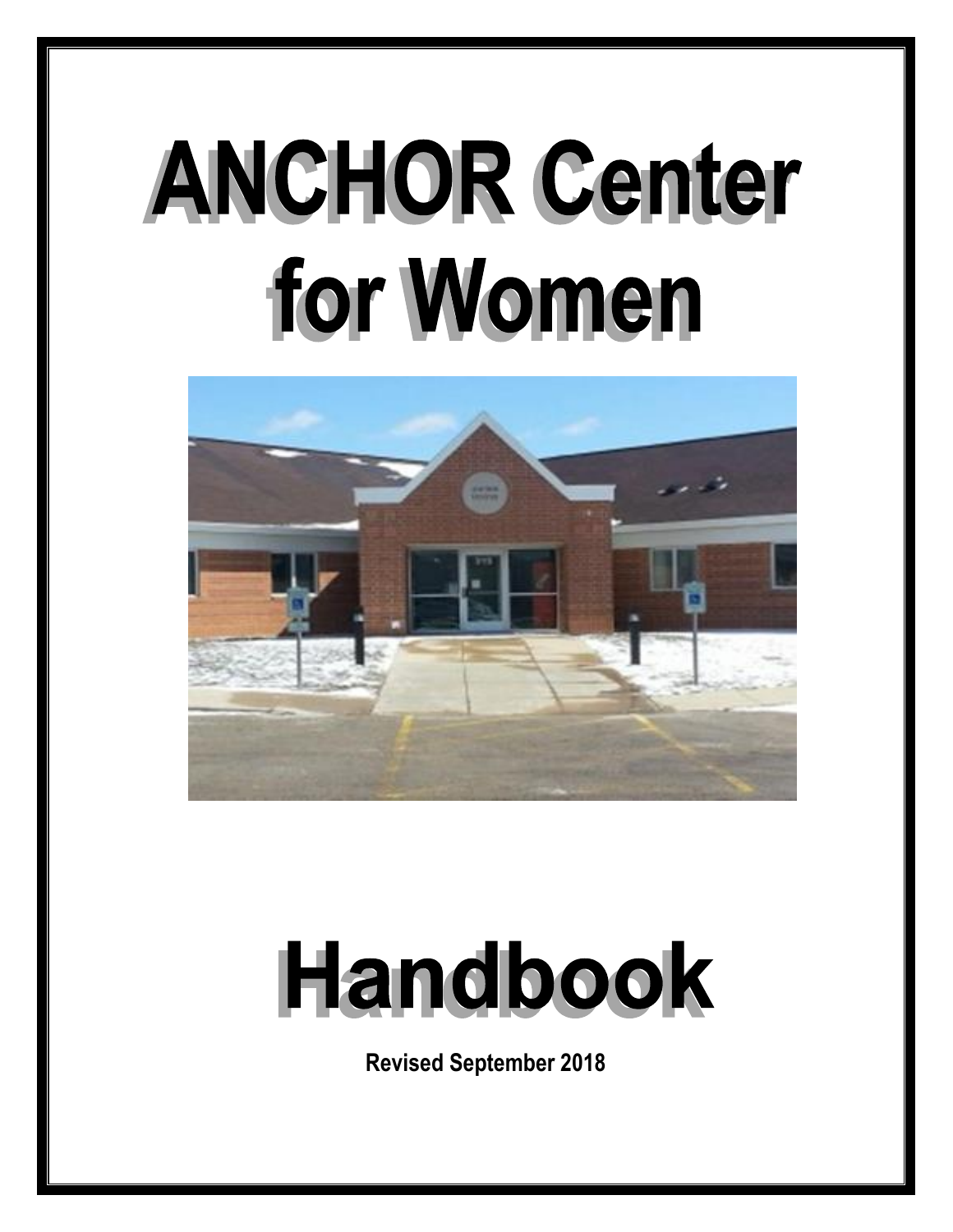### **ANCHOR Center for Women 3115 12th Street SW Cedar Rapids, Iowa 52404 319.297.3500**

6<sup>th</sup> Judicial District Department of Correctional Services

#### **Vision** *An Iowa with no more victims.*

## **Mission**

*To enhance community safety and facilitate positive change in adult offenders.*

## **ANCHOR Center Women's Facility**

## **Vision**

A community free of crimes committed by and against women.

## **Mission**

A collaborative approach to empower women to make positive changes by integrating gender responsive and trauma informed services to live a life free of crime.

## **Values**

An environment that provides safety, dignity, and respect.

A community rooted in acceptance, collaboration, and hope.

Continuity of care that is based around each individual's needs and strengths to foster personal growth.

Willingness to accept accountability and embrace change.

Empowering women to develop and foster prosocial relationships.

Holistic approach to health and recovery.

Diversity.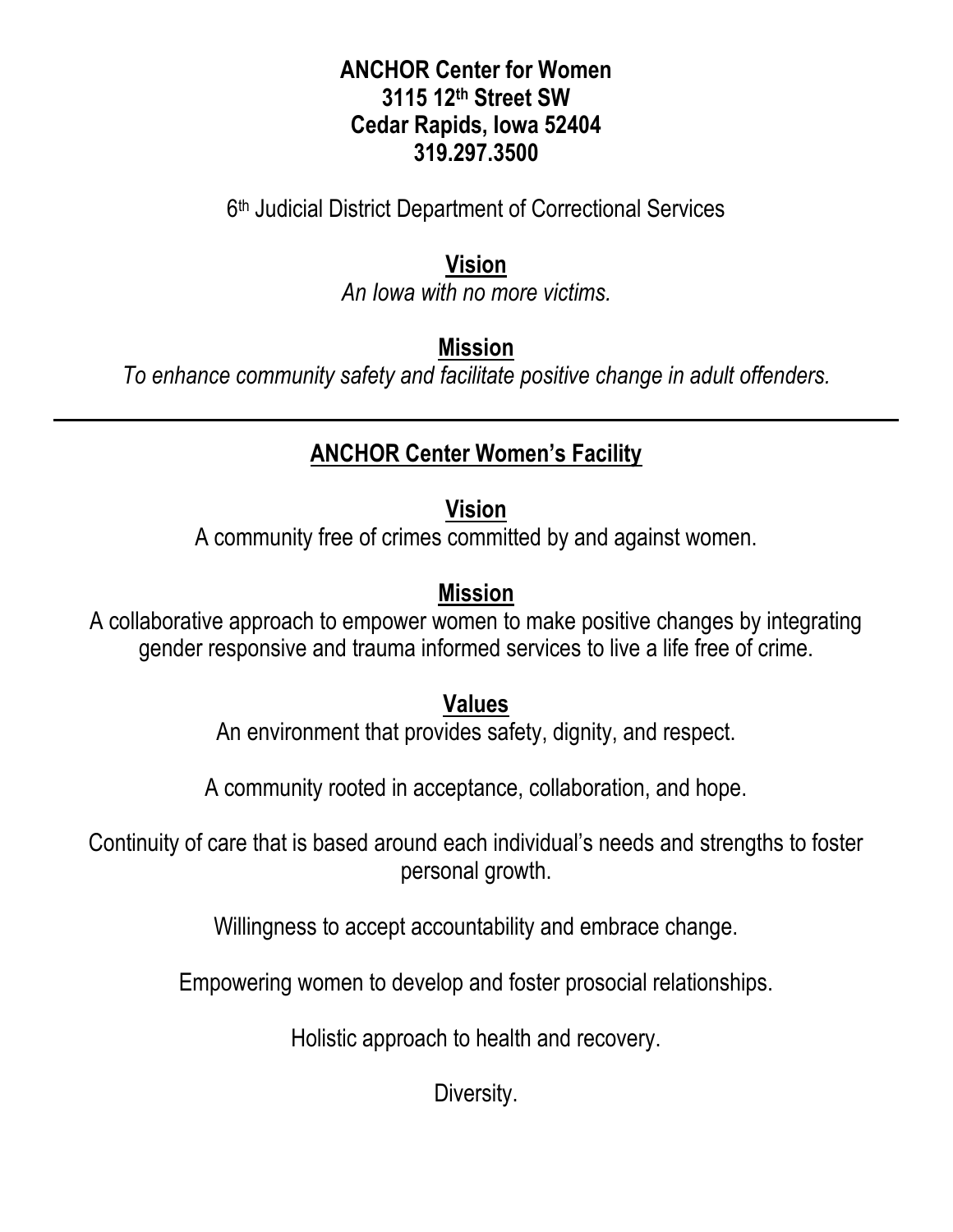#### TABLE OF CONTENTS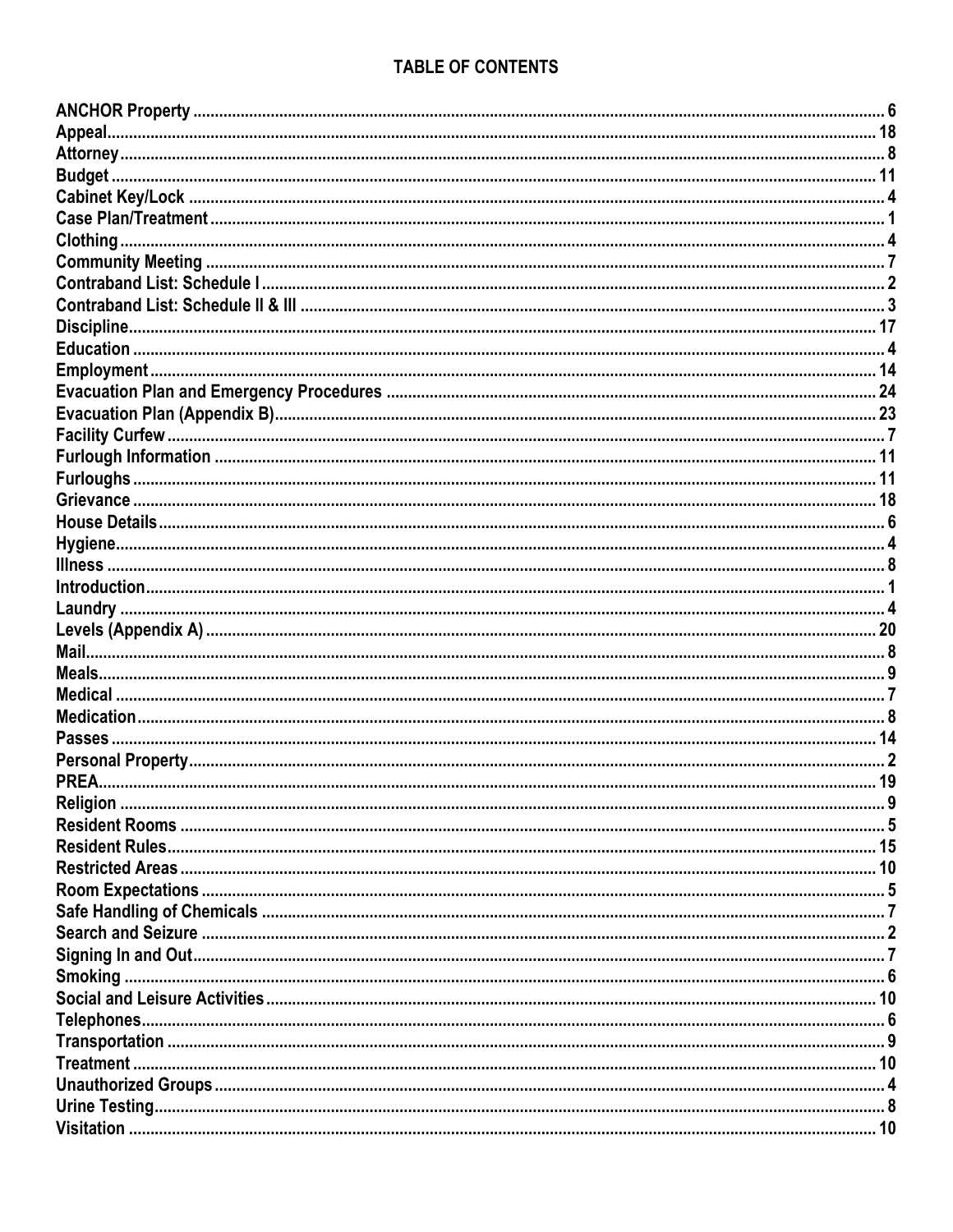#### **INTRODUCTION**

The rules, regulations and house policies, which are on the following pages, explain the responsibilities of residents of the facility. It is important that residents know and understand the contents of this booklet. The rules and policies are intended to be clear; however there may be situations or rules that are not understood. Residents are encouraged to ask staff for clarification whenever they feel uncertain or need clarification about any aspect of the rules or their program.

The goal is that all residents successfully complete the program. By working together residents will experience successful outcomes which will result in safer communities.

#### **CASE PLAN/TREATMENT PLAN**

While at ANCHOR Center residents will have an opportunity for many different programming options. All programming is based on each person's risks, needs, and strengths and is determined by working together with staff to develop a comprehensive plan. By working together residents will experience successful outcomes which will result in safer communities. Attending groups, completing assignments, and being gainfully employed is required while at the facility. Residents will meet with their probation officer and clinical staff within the first two days to begin developing a specific case plan. In order to aid in a residents success community providers will be present at the facility to further assist with identified needs and achieving goals.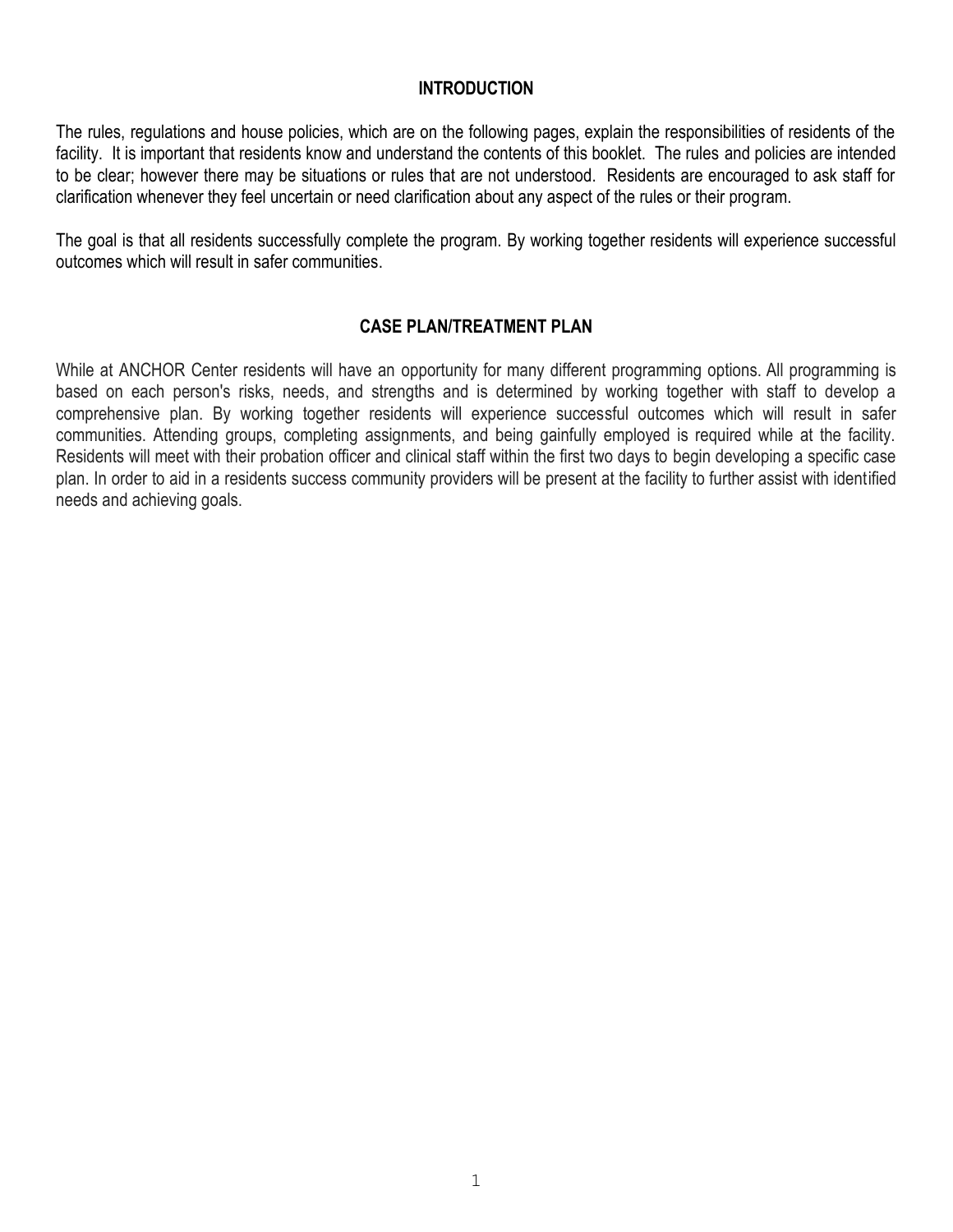#### **PERSONAL PROPERTY**

Residents are responsible for the personal property they bring into the facility. Staff may restrict the type and amount of property brought into the facility. Property needs to comply with the outlined rules. Staff is not responsible for any lost, stolen or damaged resident personal property. It is the responsibility of the resident to take reasonable precautions with his/her property to ensure that it is not lost, damaged or stolen. Residents are not permitted to lend or give personal property to other residents. The ANCHOR Center staff is not responsible for lost, stolen, or damaged belongings. Lending, borrowing, or giving personal belongings to another resident is not permitted. Residents who are returned to jail or placed on escape will have their belongings returned to the individual(s) listed on the inventory sheet, with proper identification. ANCHOR Center staff will attempt to contact this person(s) to arrange release of personal belongings. Personal property will be held for thirty (30) days and then disposed of.

#### **The following items are allowed in the facility**:

Personal toiletries (shampoo, toothpaste, toothbrush, comb, deodorant, razor, soap and soap holder) Small hygiene bag or kit Hair dryer Hot tools Alarm clock / Small clock radio Small to medium bag such as a backpack One see through water bottle

> Upon arrival, residents may have personal property brought to the facility during non-visiting and non-curfew hours within 7 days of arrival.

#### **SEARCH AND SEIZURE**

Residents and visitors are subject to search and seizure of contraband items at any time. Any item that is not allowed in the facility is considered contraband.

#### **CONTRABAND LIST**

The following items are considered contraband and not allowed to be kept in the facility or by residents.

#### **SCHEDULE I CONTRABAND: Possession of these items is considered a major rule violation**

Aerosol cans (including shaving cream, hairspray or perfume, etc.) Alcohol and/or any products with alcohol in them Animals, animal related products Cell phones, cell phone accessories or pagers Cigars/Flavored cigars Cigarette papers (i.e. ZigZag papers) Chewing tobacco Non-manufactured cigarettes Items used in making of homemade cigarettes Drug paraphernalia Pipes Inhalants of any kind Electric cigarettes/pipes/vape pens Explosives, ammunition, fireworks and other incendiary devices

Financial Instruments Gambling paraphernalia Pornographic material Incense, incense burners and candles Information and/or materials which could assist in making or using explosives, weapons, synthetic drugs, poisons or similar articles Weapons, including firearms and knives Items that look like weapons or other contraband Vinegar Information, symbols, paraphernalia, etc. related to unauthorized groups, gangs or organizations including racist materials Matches/ Zippo Lighters/ Lighter Fluid

Loose pills or medicine outside of its original container Material which depicts harm to others Material which threatens, attempts to blackmail, or which is written in code Photographs of nude/partially nude persons Photography, video equipment or recording devices Synthetic substances Substance use testing equipment Tattoo equipment Unauthorized facility supplies Unauthorized keys or key patterns Unauthorized or illegal drugs Urine containers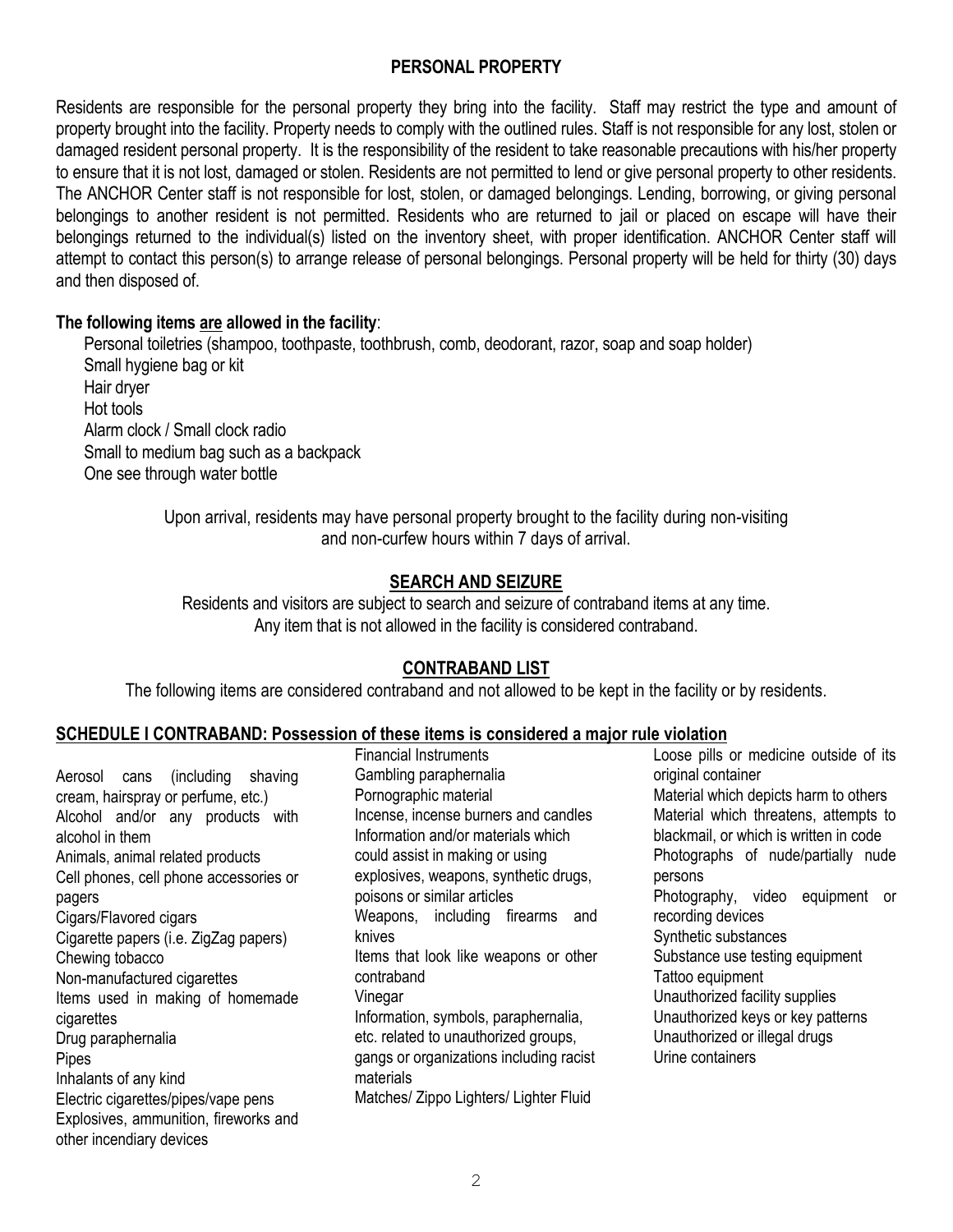#### **SCHEDULE II CONTRABAND: Possession of these items is considered a medium rule violation**

Air fresheners Aluminum foil **Balloons Bleach** Breath strips/whitening strips Clothing which advertises alcohol, bars, illegal drugs or inappropriate sexual reference Detergent and dryer sheets of any kind Eye drops and eye droppers Glue (in any form) Hair coloring accessories/perm kits Hydrogen Peroxide Musical instruments Nail polish Nail polish remover Personal locking containers/devices Potted plants or flowers Powder in any form (foot, baby, etc.) Rubbing alcohol Tools/scissors

#### **SCHEDULE III CONTRABAND: Possession of these items is considered a minor rule violation**

No TVs or DVD/Blu-ray players No DVD's or CD's, Blu-ray's, or flash drive devices Computers/ Word Processors/ PDA's/ Tablets/ etc. Extension cords Food or food service items (dishes, silverware, etc) Gum Boom boxes, CD players with speakers **Magnets** Permanent markers Personal trash cans Personal bedding/ Pillows Sexually explicit materials Shoe polish or sneaker cleaner Stuffed animals Video games/all gaming devices Wallet Chains Battery chargers

These lists are not all inclusive. Other items may be added to this list by staff. If additional items are added, they will be posted on the resident bulletin board. All confiscated contraband will be bagged and dated by ANCHOR Center staff. If contraband is not needed for legal or disciplinary proceedings, you will have two (2) weeks to remove the items from the ANCHOR Center or the items will be disposed of. Some items (such as cell phone or credit cads) may be held until you discharge from the program.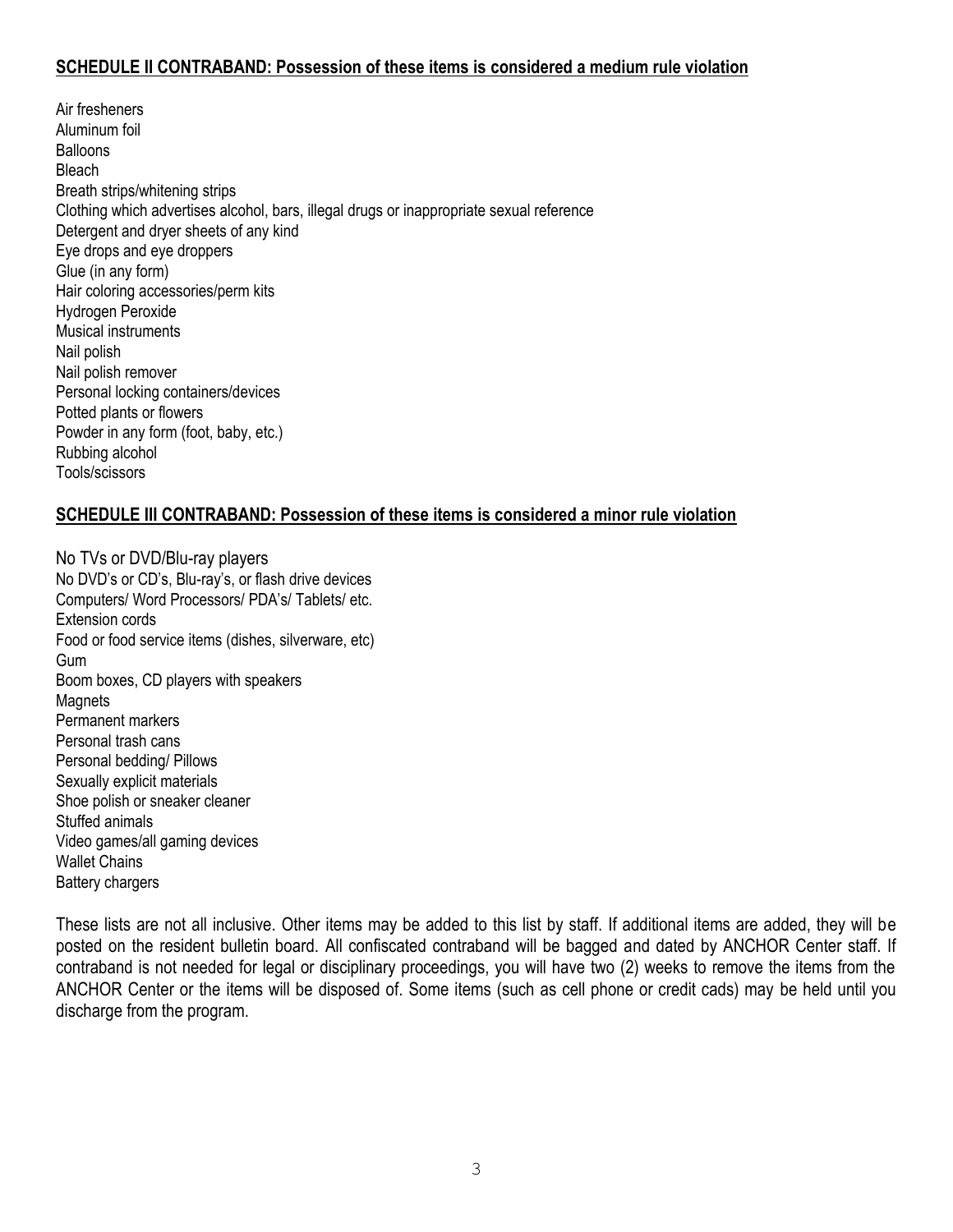#### **CABINET KEY/LOCK**

Every resident will be assigned a locker and issued a padlock. Locks will not be used on another resident's locker or lent to another resident for any reason. If the padlock is lost, the resident will be charged five dollars (\$5.00) for a replacement. Resident are responsible for turning in the padlock upon discharge from the facility.

#### **CLOTHING**

Residents shall dress appropriately and be fully dressed, which includes footwear, when out of your assigned room. Clothing that references alcohol, drugs or inappropriate sexual references are not allowed. Clothing must fit appropriately and so no undergarments are visible. Sunglasses, hats, or any headwear is not allowed. Sheer or see through clothing is not permitted. Tank tops/spaghetti straps need to be covered by another garment. You should also note that members of the opposite gender will be conducting eye counts. For mutual respect you must wear some type of sleeping attire that provides appropriate coverage. Residents must wear shoes at all times except while in their rooms. No sleeveless/cropped t-shirts allowed in kitchen. No open-toed shoes allowed behind the serving line and/or in the kitchen. For safety purposes all residents are required to wear appropriate footwear when out of their rooms. Open toed shoes are not permitted to be worn in the facility. Shower shoes may only be worn from your room to the bathroom. Open toed shoes can be worn when leaving the building for pass or furlough.

#### **EDUCATION**

Residents who do not have a HiSET (GED) or high school diploma are expected to work on their education while in the ANCHOR Center, if deemed appropriate by your PO. Educational services may be offered on site or may require utilizing an agency in the community.

#### **HYGIENE**

Residents are expected to maintain good personal hygiene habits, which includes: showering, wearing clean clothing and brushing teeth. Showers are to be taken daily. Teeth should be brushed at least two times daily. Each resident is responsible for their own hair care and grooming. Residents are not permitted to style, alter, braid or groom another resident's hair or eyebrows.

#### **LAUNDRY**

Residents will be responsible for washing clothing, towels and bedding. Upon entering the ANCHOR Center residents will be provided a linen packet containing a mattress pad, two sheets, a pillowcase, a blanket, a towel and a washcloth. **Residents will wash their clothing, towels, washcloth, and bedding, at minimum, weekly**. Residents in A and C wing use the laundry facility in their assigned wing. Residents in B wing use the laundry facilities in the wing assigned to them by staff. Residents use the laundry facility in proper manner and ask for help from staff in the event they are unclear at any time on proper use. Laundry facilities and detergent is provided by the facility. Should a washer or dryer malfunction staff should be notified immediately.

#### **UNAUTHORIZED GROUPS**

Any apparel, jewelry, accessory, notebook, artwork, photographs, symbols or manner of grooming which by virtue of its color, arrangement, trademark or any other attribute, denotes memberships in a group that advocates drug use or exhibits behaviors that interfere with the normal and orderly operation of ANCHOR Center is not allowed.

Residents shall not originate, promote, participate in, or recruit for any unauthorized group. This includes, but is not limited to, communicating involvement in any unauthorized group through written, verbal, physical appearance or by use of hand signs.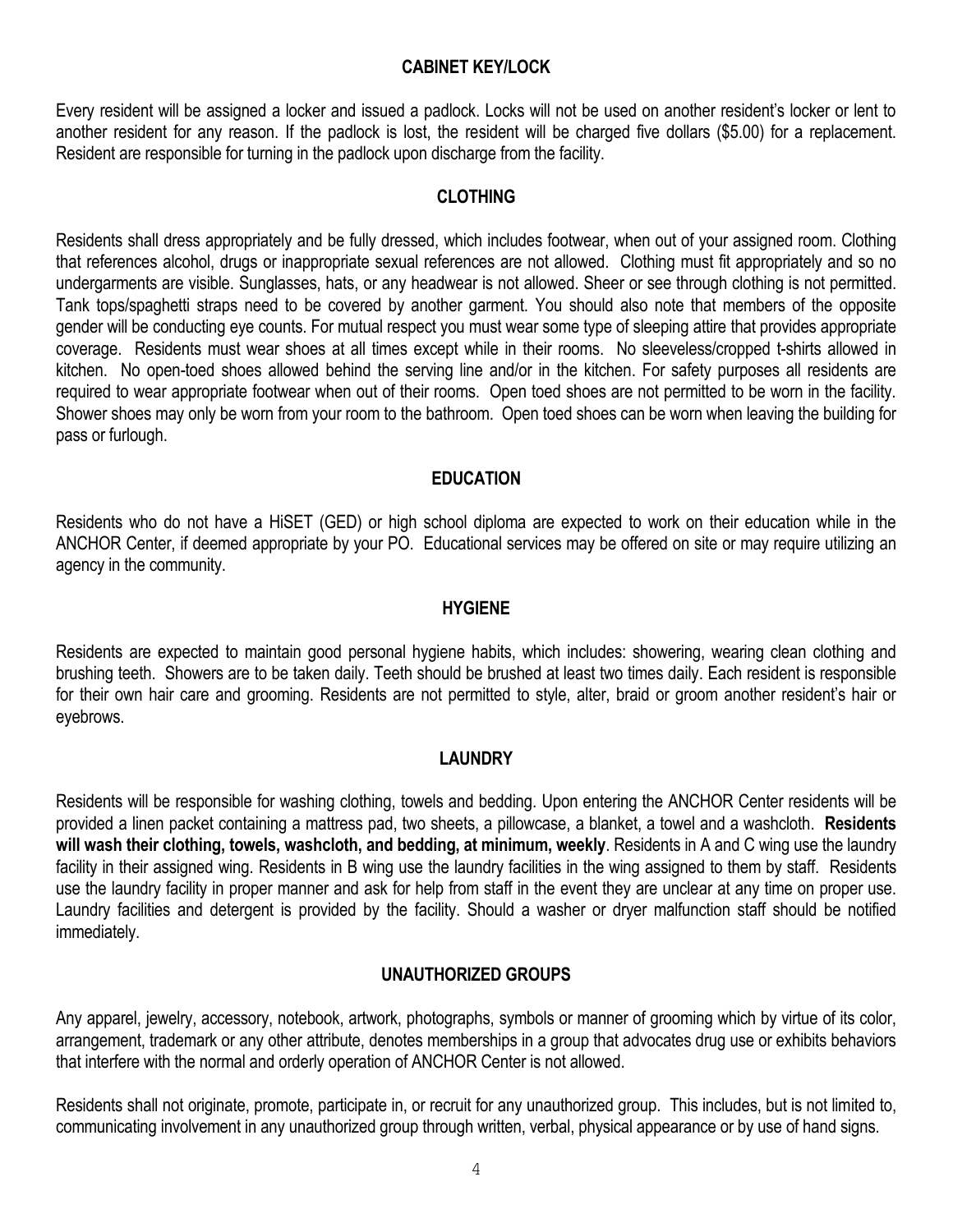#### **RESIDENT ROOMS**

Residents will keep their rooms neat and clean, which includes making their beds upon waking. All clothes will be stored in the wardrobe. Dirty clothing will be kept in a designated container. Residents **are not** allowed to enter another resident's room. Room doors should be closed when unoccupied to discourage theft. Lights and radios are to be turned off when residents leave their room. Residents will also be considerate of their roommate(s) and will keep the volume on radios to a reasonable level, so as not to disturb roommate(s).

Residents are allowed to change bedrooms only under compelling circumstances and with staff permission.

Residents may not tape or hang anything on the walls, doors or wardrobes.

Residents are not allowed to move any ANCHOR Center furniture from the room or bring their own furniture or bedding into the facility.

Bedrooms will be formally inspected weekly or more often as needed. Room inspection failures will need to be remedied. Refusal to remedy the issue could result in disciplinary action and/or loss of privileges.

If staff decides that a resident's bedroom needs cleaning, the resident will clean it as instructed. At discharge, residents are required to thoroughly clean their room according to staff directions.

#### **ROOM EXPECTATIONS**

Expectations for room inspection:

1) The room should be odor free. If a room has an offensive smell, the resident will find out where the smell is coming from and remedy the problem.

2) The floor should be clean and free of debris.

3) Property will be in the wardrobe. Shoes can be lined up under the bed.

4) Bed will be made. All sheets and blankets will be neatly tucked under the mattress. The linens should be on the bed unless they are being laundered.

5) All dirty laundry will be in the designated container.

6) Garbage will be emptied on a regular basis (weekly at minimum)

7) Floors will be swept and mopped weekly

8) Only items allowed in the room, in the amount specified, are in the room. No plastic bags, boxes, suitcases, extension cords, exercise bands, food, or drink (one non-breakable drinking device will be allowed), or unauthorized medications.

If a room has an unkempt appearance, the amount of personal property will be limited. Suitcases or large bags are not allowed. A backpack is acceptable for transporting items and is subject to search at any time. Any other items are subject to search staff discretion.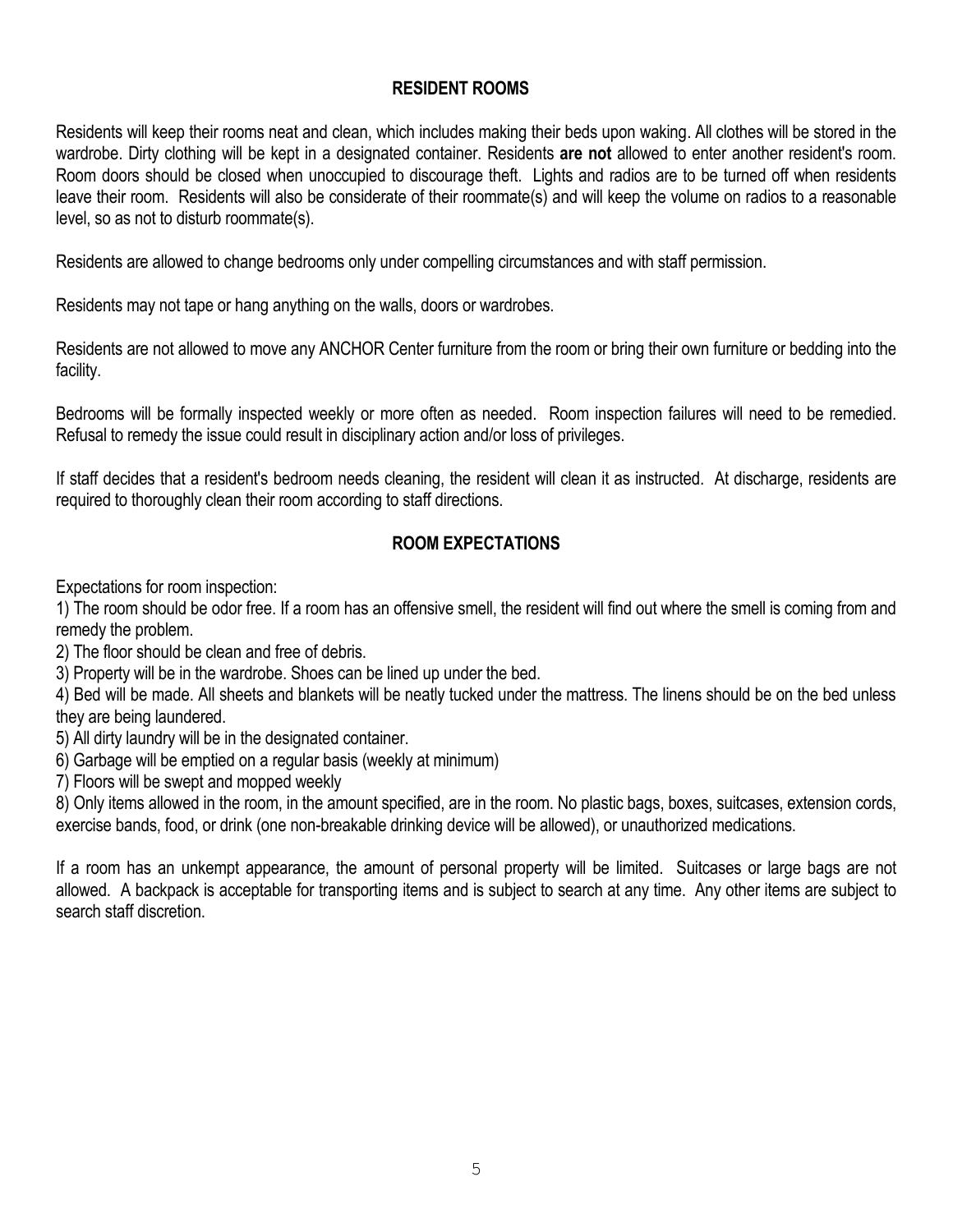#### **HOUSE DETAILS**

In order to have a comfortable and clean living environment all residents will be expected to complete house details as assigned. Every resident is assigned a house detail, which is completed daily for one week. New details are assigned on Thursday morning and are posted at the control center. All residents will be expected to complete a house detail. A resident may be instructed to complete a detail at any time. Based on facility needs you might be expected to complete additional details. Extra house details/duties may be assigned to residents who have violated ANCHOR rules or residents who are on the alternate list. Residents should contact staff for a description of their assigned detail and instruction on the correct procedure for completing their detail.

There might be multiple chore time slots throughout the day. Residents are responsible for completing their assigned details daily. After a detail has been completed, residents are required to inform a staff member, so the detail can be checked off. Should staff determine that a detail is not satisfactory, the resident will be informed of the specific deficiency, and be able to complete the detail in a satisfactory manner. Please refer to the detail sheet for when the time the chore(s) needs to be completed by. Failure to complete details may result in a loss of privileges, level or discipline.

If a resident is unable to complete an assigned detail, it is their responsibility to inform staff at the earliest opportunity. Staff will then decide whether or not to excuse the resident. If residents are assigned to do a detail the day of an overnight furlough, the resident may be required to do the detail before leaving on furlough. This also means that residents who had not been assigned to a detail will be asked to complete tasks assigned to other residents or to complete an additional detail.

#### **ANCHOR PROPERTY**

The dining room, lounges, patio, therapy rooms and other common areas are used by all residents; therefore, all residents will help to keep these areas clean and neat by picking up after themselves and by cleaning when asked by staff. No visitors, food, and/or beverages are allowed in the lounge area.

Residents will not damage ANCHOR property. All residents will be liable for any damage to the facility or its contents. Repair costs will be assessed to the resident that is responsible for damage including excessive wear, which may include the cost of repair or replacement of the damaged item.

#### **SMOKING**

All cigarettes and lighters are to be stored in the assigned lockers in the control center area, near the front door. Smoking is allowed on the smoking patio during designated breaks. Please ask Staff when the designated smoking breaks are. Half smoked cigarettes are not allowed in the building.

#### **TELEPHONES**

Pay phones are located in A Wing and C Wing. Residents are assigned a phone to use during their stay. Residents may use the phone located at the control center with staff permission. The phone is for the purpose of medical, treatment, legal, and employment. Staff cannot take personal messages. Residents are only allowed one phone call if other residents are waiting to use the phone. All phone calls and messages are subject to monitoring and recording. Telephones may not be used between the hours of 2200 and 0600, Sunday through Thursday, and between the hours of 2300 and 0600, Friday and Saturday. Calls during the early morning hours are discouraged. Use of the telephone may be limited by disciplinary sanctions.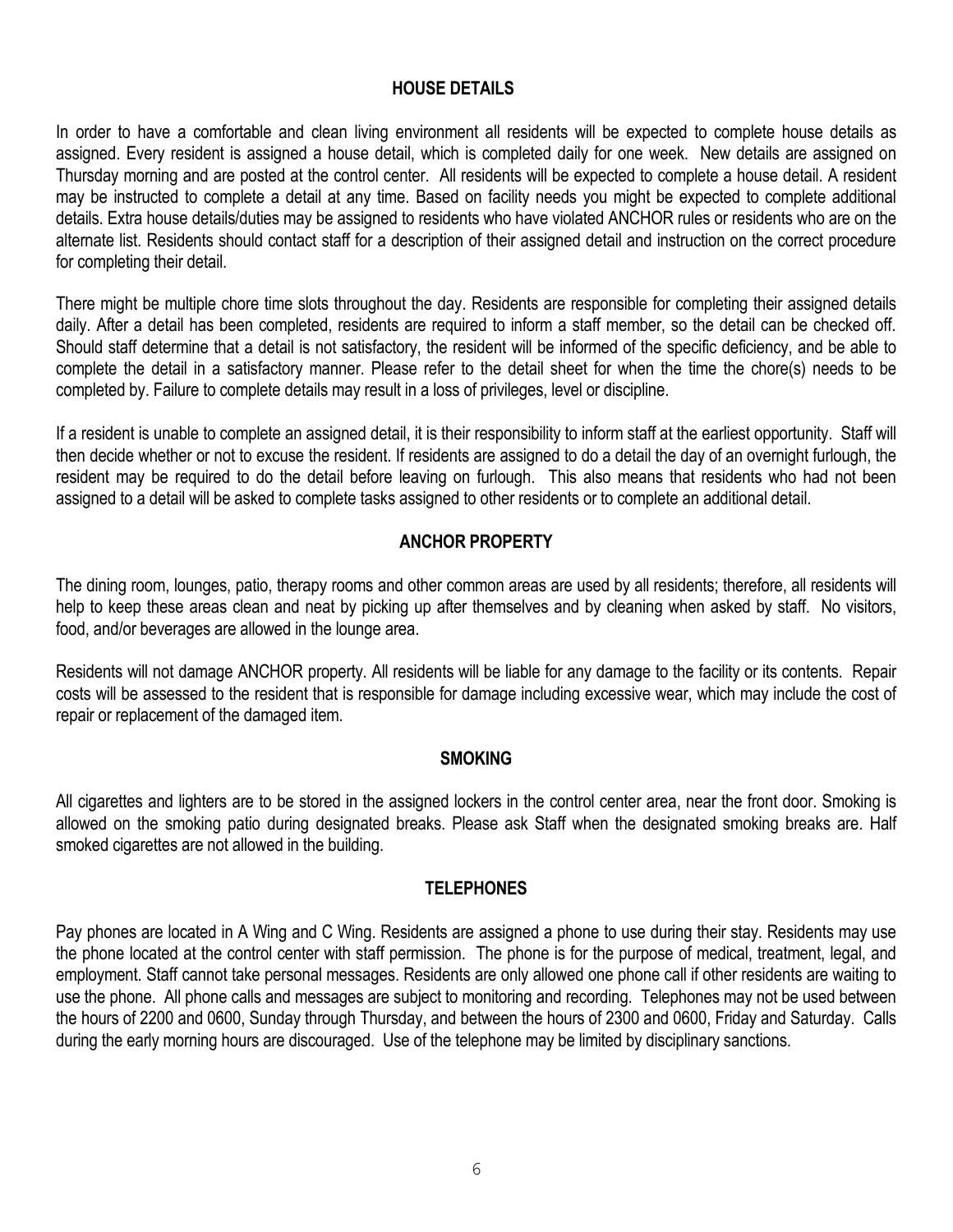#### **COMMUNITY MEETING**

Every resident will be required to attend the ANCHOR Center Community meeting. This is a group meeting that takes care of business that affects the whole facility. It is a chance to share ideas, problem solve, and work together on how to make the facility a better place to live.

#### **FACILITY CURFEW**

Residents are required to observe room curfew between 2200 and 0600, Sunday through Thursday, and between 2300 and 0600, Friday and Saturday, except for emergencies or with staff permission. Federal residents are required to observe curfew between 2100 and 0600 Sunday through Saturday, except for emergencies or with staff permission. If departing for work prior to 0600, residents may leave their room no earlier than one hour prior to departure from the facility. Lights and clock radios need to be turned off at curfew. As well, blinds should be closed at night for safety purposes.

#### **SIGNING IN AND OUT**

Residents must always inform staff of their whereabouts. Residents must sign in and out when leaving ANCHOR Center for any reason. Residents must also be sure staff entered your departure/return in the computer system. Furlough forms need to be completed before leaving and require the following information: day and time of departure and return, person or place visiting, address, telephone number, transportation plan, and any planned changes in this information.

#### **SAFE HANDLING OF CHEMICALS**

Residents are responsible for understanding the printed label directions on chemical containers before using the product. Chemical label directions include: Directions for Use, Dangers, and First Aid.

Federal and Iowa "Right to Know" laws mandate residents are aware of proper handling and use of chemicals. Chemicals, which are used for cleaning and disinfecting, are included in these categories. There is an MSDS (Material Safety Data Sheet) booklet in the staff office, mechanical storage and in the pantry, which lists all chemicals used in the facility, their ingredients, and proper use.

Should questions arise concerning a particular product, you should review the MSDS, which will be made available by staff. If there are still questions, staff should be consulted. Protective eyewear and gloves are available for use.

#### **MEDICAL**

All residents are allowed access to medical care. Residents are expected to pay for their medical treatment. Medical care may be provided onsite or is available in the community, by local providers. Work Release and OWI (321J) residents may receive care through University of Iowa Hospitals and Clinics. If there is an emergency medical, situation an ambulance may be called to provide transportation to the hospital. If you are seeking medical treatment you are required to bring back a doctor visit form and/or documentation filled out by the attending medical practitioner. You are required to fill out an accident report form for any accident in the facility. If you get injured outside of the facility, please notify staff in a timely manner.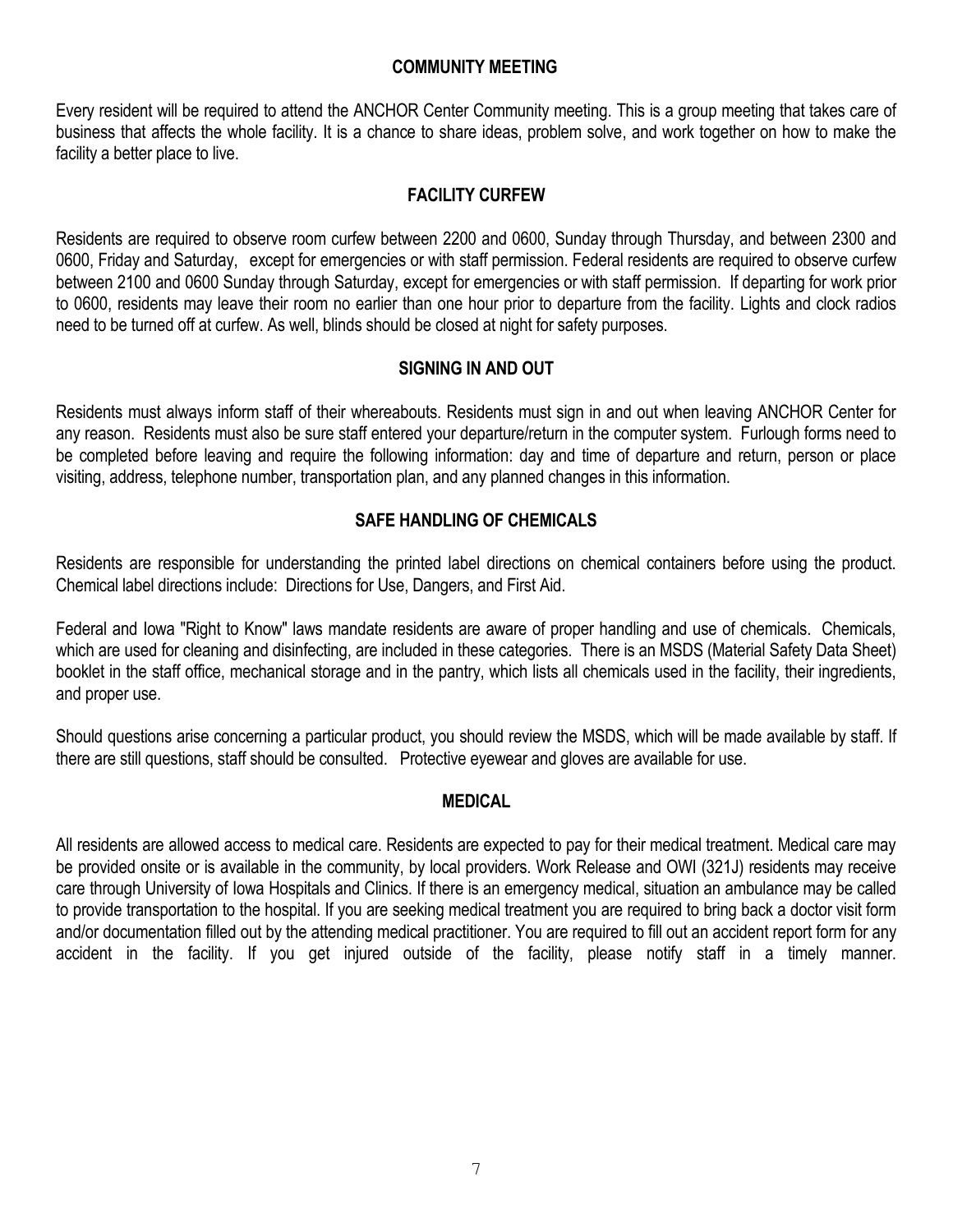#### **MEDICATION**

Residents are required to present medication to staff whenever they enter the facility with any type of medication (prescription and non-prescription). Staff will secure medications and make them available to the resident according to dosage instructions. All medications must be current/not expired. Morning medication needs to be taken by 0830 hours. Night medication needs to be taken thirty (30) minutes prior to curfew.

All medications brought into the facility must be in the original container allowing staff to properly identify the medication. Medications which are not labeled will not be allowed in the facility**.** All prescribed medications entering the facility **must** be accompanied with a travel bottle. A travel bottle should be requested from the pharmacist filling the prescription. The travel bottle needs to have prescription instructions so that prescribed medication can be removed from the facility at any time during the resident's placement, including taking the prescription medication to work, on furlough, etc. All sample medications must be in the sample packaging and accompanied with a doctor's instructions for use. All over the counter medications need to be in their original package/container and must be sealed. Medications will be available to residents at designated times per dosage instructions. Residents are required to show their hands and mouth after being allotted their medication.

#### **ILLNESS**

Residents who are unable to work, complete house duties, attend treatment or programming due to illness/medical reasons must notify staff and remain in their room unless otherwise approved by staff. Furloughs/passes will be allowed for medical appointments only. Furlough/pass privileges will resume when the resident returns to work, treatment or programming. When illness or medication reasons prevent the resident from meeting facility program, treatment or work expectation; the resident loses smoking privileges until able to meet facility program expectations. If a resident is on furlough, becomes ill and is unable to report to program related appointments or work, they must immediately report this to staff. Residents will have to remain in their residence, unless instructed to return to the facility or for a medical appointment and will not be able to use their store pass or 3 hour pass(es) until they can return to work or meet programming expectations.

#### **URINE TESTING**

Residents of the ANCHOR Center will be required to undergo drug testing by random assignment and per staff request. Residents are required to provide a valid urine specimen for testing immediately upon the request of staff. If a resident is unable to provide a specimen immediately they will be allowed 2 hours in which to provide the specimen. After 2 hours, the resident is considered to be in violation of facility rules. During the 2 hour time frame a resident is required to take a seat in the control center area and is only allowed to consume 8 oz. of water. Failure to comply with staff directives will result in disciplinary action.

#### **MAIL**

Resident's personal mail is not censored; however, mail may be inspected for contraband, which is done only when the resident is present and has personally opened the mail or package. There are four exceptions to this policy: mail from the court, the Office of the Governor, an attorney, or the Office of the Ombudsman are not opened or inspected by staff. Writing to other persons under supervision or who are incarcerated must have prior approval through the PO. These privileges are reserved for immediate family members. If a resident is on escape from the facility or is otherwise unavailable, staff may open their paycheck in order to deposit it into their account, all other mail will be "returned to sender."

#### **ATTORNEY**

Every resident may communicate with their attorney through the mail or in person. Communication by telephone may be limited if a resident is on early curfew. A resident will not be denied a pass to meet with their attorney if the meeting is during business hours or was previously scheduled.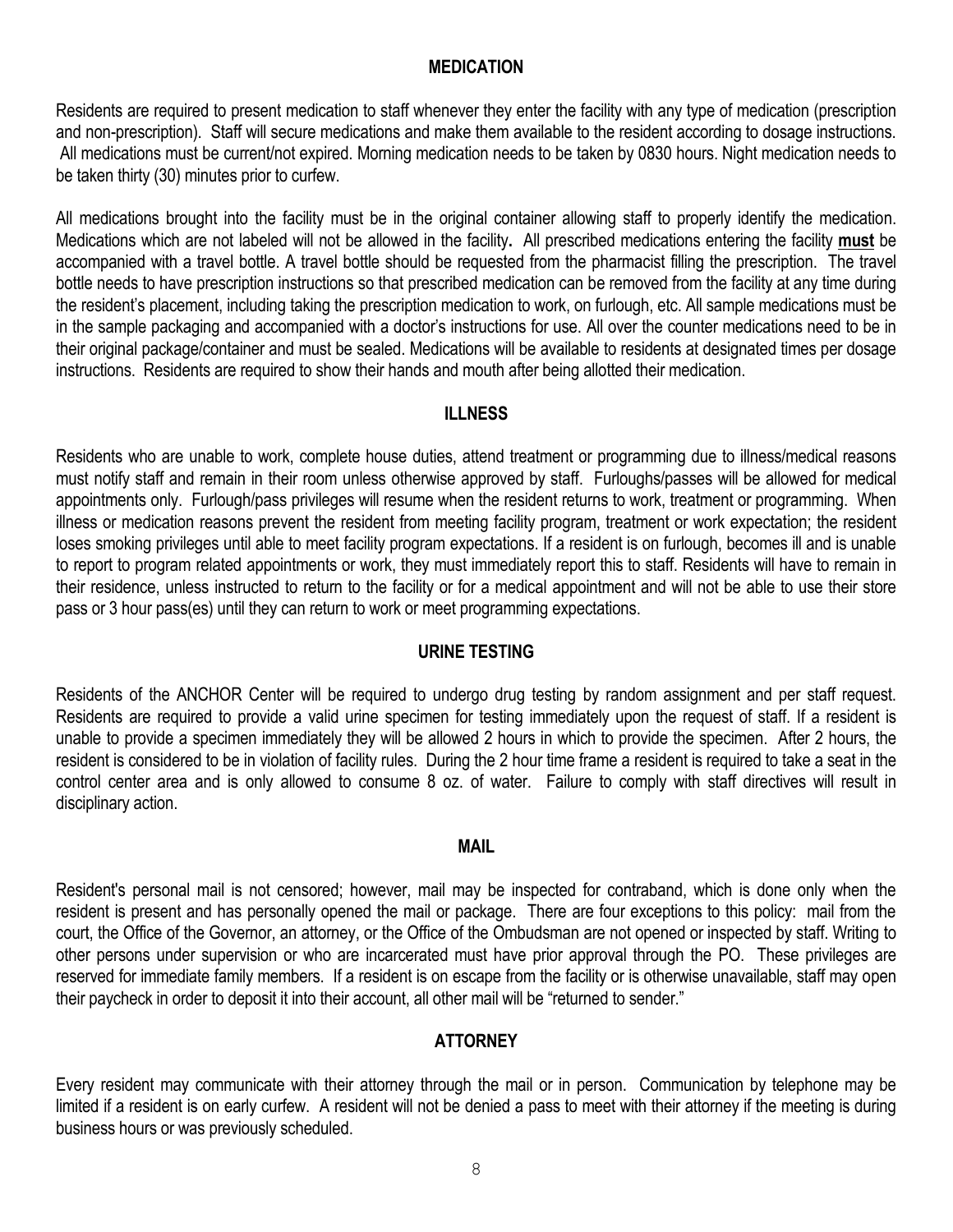#### **RELIGION**

Residents may attend religious services in the community utilizing earned furlough time allowed by the level system. Residents on restriction or on Level one (1) may be allowed to attend services, if approved in advance by the PO. Residents in Levels two (2) to four (4) use earned furlough time, unless given special permission from the PO.

#### **TRANSPORTATION**

Transportation while at the facility is the responsibility of the resident. Residents shall arrange their own transportation. Residents are responsible for verifying that their driver has a valid driver's license, insurance, and registration. The resident is responsible for completing the documentation necessary to have their driver approved. Please allow a minimum of 72 hours for driver to be reviewed, approved, or denied. Residents receiving rides from their approved driver need to be picked up and dropped off in front of the building where drivers can be observed.

Additional options for transportation include the city bus, bicycle, or NTS. NTS generally runs during hours where the city bus is not available. Bicycles can be kept in the bicycle rack in the back of the building. All bicycles must have a bicycle lock. Residents who need a bus pass should see their PO. The expectation is that residents take the most direct route when on passes or furlough.

#### **MEALS**

Meals are provided to the residents of ANCHOR Center at the following scheduled times:

| <b>Breakfast</b> | $0600 - 0800$ |
|------------------|---------------|
| Lunch            | $1200 - 1245$ |
| Dinner           | 1700 – 1730   |

Residents who work overnights may eat breakfast after returning to the facility from work. Exceptions are made for residents who are returning from work or treatment pass after the serving times.

Sack Lunches: If a resident will not be in the facility during meal hours, due to work or other appropriate reasons, a sack lunch is provided, as long as the resident has signed up for one by 1000 hours the day before. If a resident signs up for a sack lunch and discovers later it is not needed, they must turn in their sack lunch and their name will be written on it so that it can be used the next day.

Late Trays: If a resident will not be in the facility during meal hours, due to work or other appropriate reasons, a late tray is provided, as long as the resident has signed up for one by 1000 hours the day before. If a resident signs up for a late tray and discovers later it is not needed, they must eat the late tray instead of eating off of the serving line.

Residents may not bring in or take out any food or drink with the exception of sack lunches provided by the facility. If a resident is on a furlough during meal time, it is their responsibility to eat. Residents cannot return to the facility and eat a sack lunch or late tray after being on a furlough during meal time. Food and beverages are not allowed outside of the dining area, unless there is staff approval. No food or beverages are allowed in the resident rooms or hallways. Dirty dishes and trash are expected to be placed in the designated receptacles. Residents are expected to clean up after themselves. *All residents must be neat and clean before eating meals. Residents must wear sleeved shirts and shoes (no sandals) when in/behind the serving line and during chores.*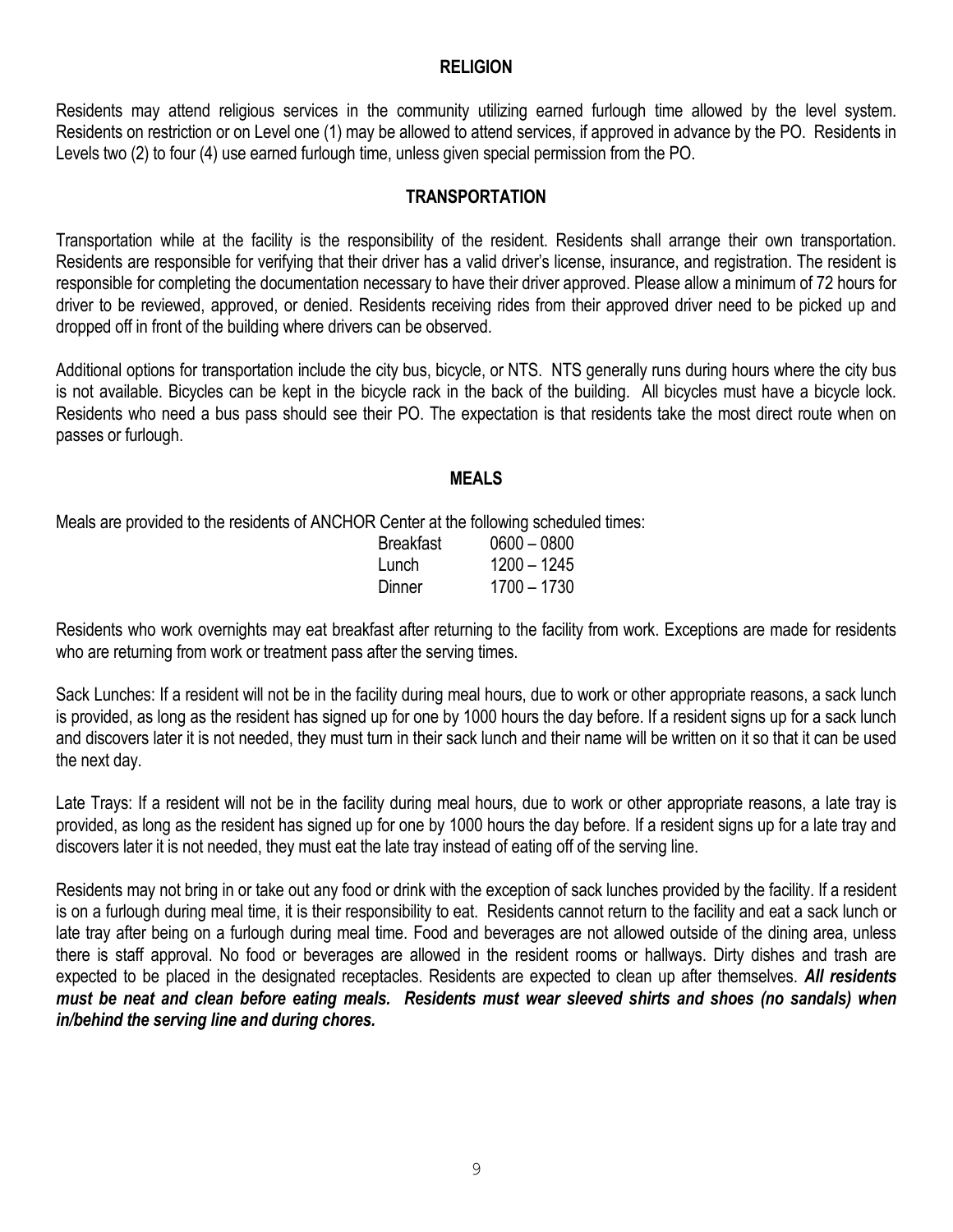#### **VISITATION**

The visiting hours at ANCHOR Center are: 1500 to 1700 Wednesdays, 1900 to 2100 Fridays, 0930 to 1130 and 1400 to 1600 on Saturdays and Sundays. You are allowed to have a maximum of five (5) visitors at a time. Visitors must have prior approval before being allowed visitation privileges. Residents must turn in names of proposed visitors to staff for review/approval/denial. Please allow a minimum of 72 hours for visitors to be reviewed, approved, or denied. When residents are going to have visitors they must notify staff. Visitors will sign in upon entering the building. Children under sixteen (16) years of age are accompanied by an adult. Unaccompanied minors (under 18 years of age) need written parental/guardian approval to visit. Children under 12 years of age must leave the facility by 2000 hours.

Scheduled programing (i.e. groups, treatment) takes priority over visitation. Staff may prohibit individuals who are under supervision, have previously caused problems, or for other justifiable reasons. Residents who are on restriction may have one hour visitation on Sundays during regular visiting hours. Residents who are convicted of sex offenses must go to a designated location during visiting hours if they do not have visitors when minors are present.

Visiting is allowed in the identified areas only, which may include the dining or therapy areas based on availability. No visiting is allowed on the sides at the building, the patio area, the lounge, or inside a motor vehicle. Residents cannot walk visitors to their cars. Residents will be allowed a brief embrace and/or kiss at the start and end of the visit only. Holding hands, which will be in view at all times, is the only physical contact allowed. Visitors are subject to searches. If you have a visitor during visitation hours, you cannot smoke.

Visitors are expected to conduct themselves appropriately. Staff will ask visitors who are unruly, disruptive, or who have consumed alcohol to leave facility premises. Visitors are expected to be appropriately dressed, which includes proper underclothing. Suggestive or offensive clothing is not allowed. Residential staff will determine whether the attire is appropriate. Visitors are not allowed to bring food or drink into the facility. During visiting hours visitors take precedence over rooms that are used for visitation. Please refer to the visitation handout for additional rules and/or guidelines of visitation.

#### **RESTRICTED AREAS**

Certain areas of the facility are restricted. Restricted areas include: another resident's room, room doorway, unassigned bathroom, behind the control desk, in the residential office (unless with staff), pantry or kitchen (unless with staff permission), smoking patio during non-designated times, outdoors (unless with staff permission). Residents are to check out before going outside for recreation. Hallways are quiet zones. Do not gather or congregate in bathrooms or laundry areas.

#### **TREATMENT**

Treatment will be offered both in house and in the community. Where you receive treatment and the type of treatment you receive will be based on needs identified by you, your PO, and the treatment team. Successful completion of the ANCHOR Center residential program includes participation in individualized treatment programming.

#### **SOCIAL AND LEISURE ACTIVITIES**

Residents will be expected to participate in social, leisure and service project activities offered at the ANCHOR Center. These activities will be an opportunity to use free time in a positive manner.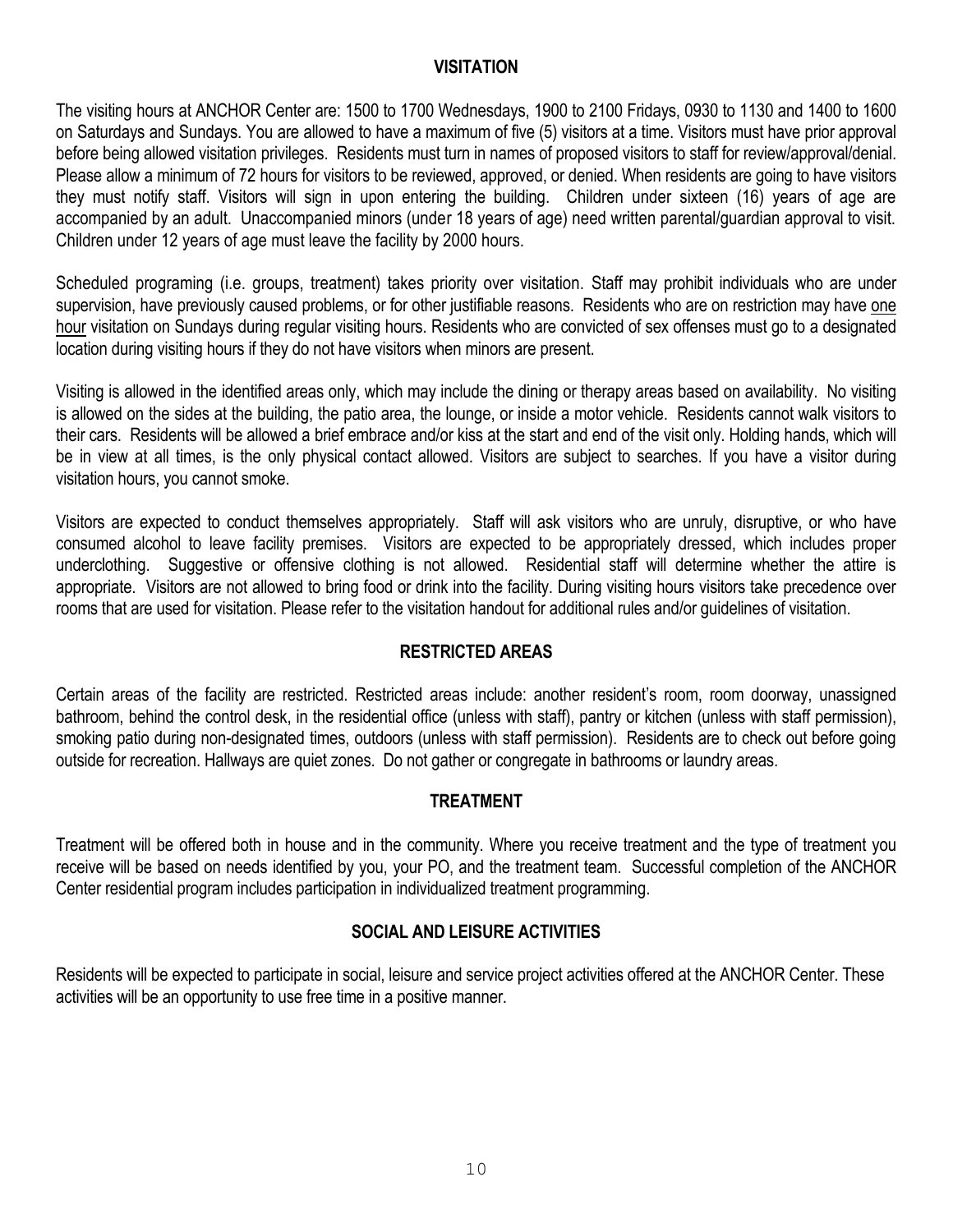#### **BUDGET**

Residents that are able to obtain employment will be expected to support themselves and pay all of their financial obligations to the best of their ability. All money will be turned in to staff immediately for banking purposes. Residents are allowed to receive a maximum \$35.00 of gift money per week. All gift money that is received needs to be reported to staff. Residents must never cash their paychecks or accept a cash advance without prior approval from the PO. Residents may not turn in cash; they must obtain a money order or check. The resident and the PO meet every two weeks to calculate the resident's debts and plan a budget. The following priorities are used: 1) child support; 2) restitution; 3) facility rent, to include medication fees; 4) other debts; and 5) personal. The resident will receive a check for personal expenses in accordance with her budgeting plan. Resident must report to staff the current amount of money they have on their person, before receiving their budget check, so that it can be noted as carryover funds from the previous week.

The resident may request extra money from her account for special purchases (clothing, shoes, gifts). After the purchase is made, the resident must give the sales receipt to staff. Residents need to keep in mind that paying rent and other debts come before money for clothing, gifts, or family support (other than child support).

Phone calling cards, credit cards, bankcards, checkbooks, savings books, or other financial services are not allowed, unless approved by the PO. Prepaid phone cards (i.e. purchased at store) are allowed.

#### **FURLOUGHS**

A furlough is a privilege that enables a resident to spend time away from the ANCHOR Center. Furloughs are granted for accomplishing case plan goals and positive behavior within the level system. In addition, furloughs can be granted on a need basis. Behavior while a resident is in the facility will impact a resident's ability to furlough, number of furlough hours and privileges. Furlough times can be decreased or denied as a result of inappropriate behavior. Furloughs cannot be taken or applied for if currently serving a sanction.

#### **FURLOUGH INFORMATION**

- 1. Residents can apply for furlough based on the privileges in their level.
- 2. Residents will complete a Furlough/Pass location Approval Form. The resident must have a land line and cannot have call forwarding, privacy manager on the line. Mobile/cell phones are not allowed for use at the residence while on furlough.
- 3. For furlough locations that do not have occupants, the resident completes the "Furlough/Pass Location Approval" form and submits it to staff.
- 4. Staff completes phone and physical checks to verify information provided on the form is accurate.
- 5. Staff approves or denies the furlough residence. Once approved, staff enters the information into ICON..
- 6. Residents may not travel to or from a furlough destination during the curfew period.
- 7. A resident on an overnight furlough must be at his approved destination during the curfew period. Staff must approve traveling during the curfew period.
- 8. The furlough week begins on Friday at 6:00 a.m. (0600) and goes through Thursday at 10:00 p.m. (2200) of the following week.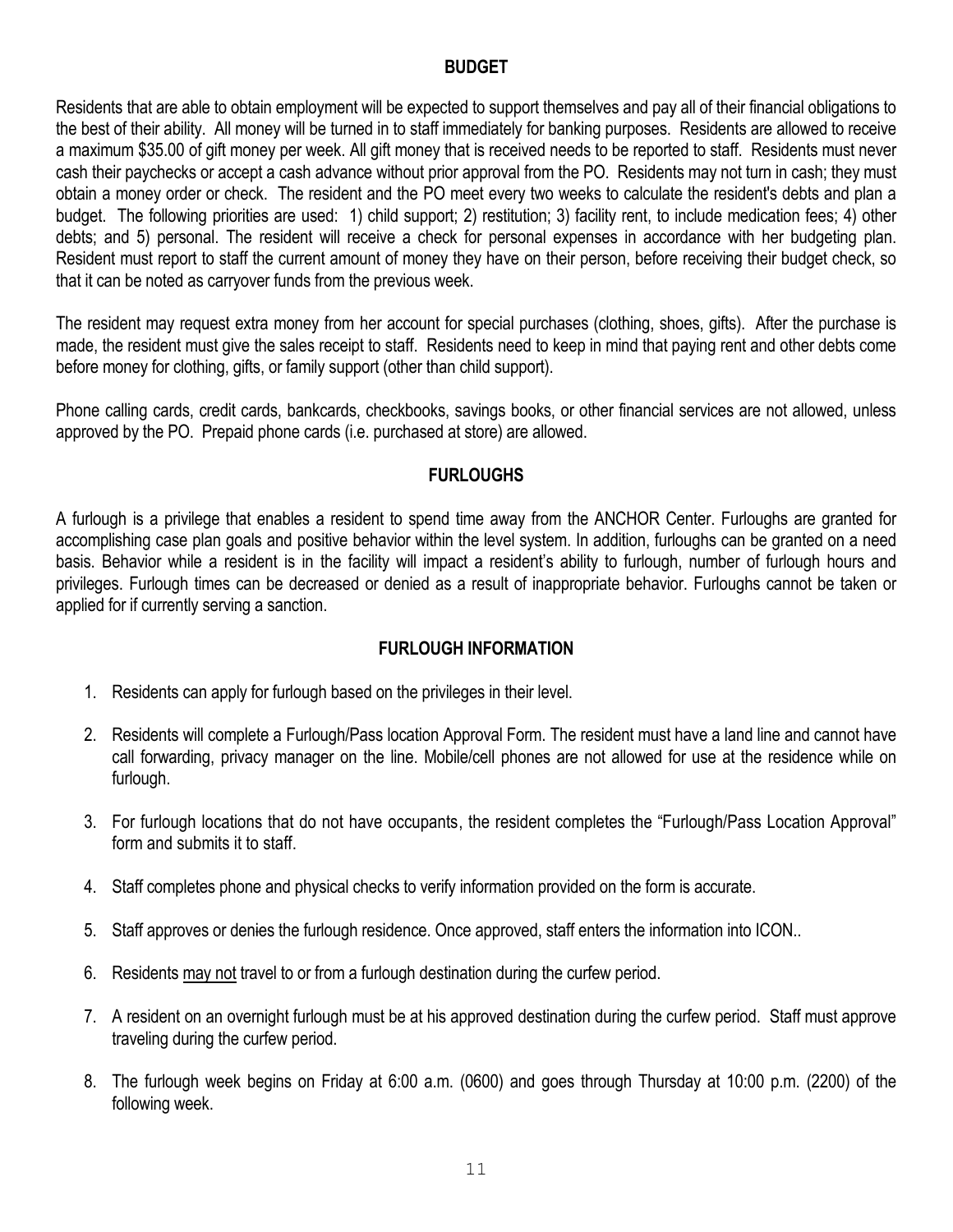- 9. Application for furlough will need to be submitted by curfew of 10:00 p.m. (2200) on Tuesdays. The application will be reviewed by the PO on Wednesdays and will then be reviewed, approved, and/or denied.
- 10. All furloughs begin and end at ANCHOR Center. For example, going from work, treatment or other appointment outside of the facility, to furlough is prohibited. Any exceptions must be approved by the PO.
- 11. The resident will be allowed to maintain up to two (2) approved private residences on file. Changing, deleting, or adding furlough residences (more than two), will be at the discretion of the PO. A residence that has been removed will not be later re-approved.
- 12. Staff may set appropriate special conditions for furloughs as necessary. Staff has the authority to require a resident on furlough to report to the facility, in person, at any time during the furlough for the purpose of obtaining a breath test, urine specimen, visual or any other appropriate reason.
- 13. Should a resident request to furlough outside of Linn County the residence will need to be approved. If staff is not able to check the residence themselves due to location they will contact someone in the requested county to conduct the residence check. Furloughing outside the county is not routinely approved but may be considered based on location, ability to complete checks and with approval of the PO.
- 14. When submitting an application for furlough (overnight and/or out of county), the resident must list the approved address of the residence where furloughing and all locations the resident plans to take passes during the furlough at the time it is turned in to staff. This would include any additional locations, such as: treatment, medical appointments, recreation sites the resident is planning to furlough to. The total of any additional locations (other than the main residence) is two, other than work. Resident may be allowed to go to work while on overnight and/or out of county furlough. This does not count as one of the two locations.
- 15. Residents may delete any location (except main furlough residence) as listed on the furlough request by calling in and reporting deletion to staff. Residents may NOT add anything to an Overnight or Out-of-County furlough once it is turned in/approved. Once a resident has designated a main furlough residence on the Application for Furlough, it cannot be deleted or changed. Residents cannot call ANCHOR Center while on day-off furloughs to go to stores, other sites/residences, etc. These sites MUST be pre-planned and pre-approved.
- 16. Residents must call ANCHOR Center when leaving a residence and when returning to a residence.
- 17. Furlough residence must have a landline phone. Residents cannot use call forwarding or cell phones. Staff must be able to reach the resident by phone immediately during curfew hours. The call waiting function may be used on a primary residence phone. If staff is unable to immediately contact a resident on furlough for curfew check the furlough will be immediately terminated and the resident required to return to the facility. A disciplinary report will be written. A resident must be available for phone checks during non-curfew hours. Staff that conduct phone checks during noncurfew hours; will attempt to contact a resident at the designated location until contact with the resident is made. If contact is not made within 15 minutes of the time staff attempt it, the furlough will be terminated and the resident will be required to return to the facility.
- 18. Residents must call when they reach the furlough location and before leaving the furlough to return to the facility using the landline phone.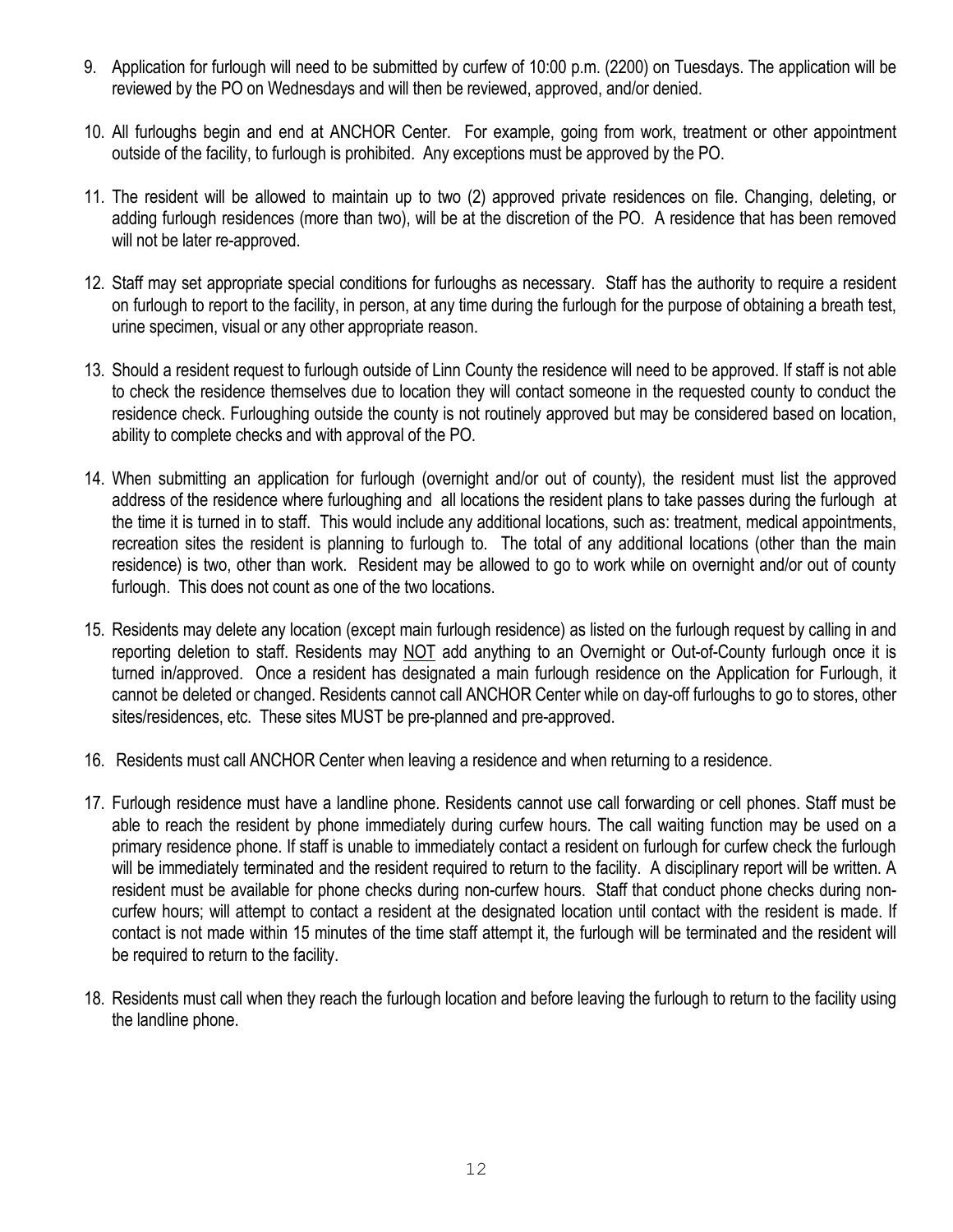- 19. Residents may be allowed the privilege of being away from immediate phone contact at a public area for up to three hours with staff permission. Only one no phone location is allowed each day on furloughs and passes. Residents may request longer periods of time away from a phone, however, this must be in writing with an explanation of why it is necessary. The explanation must include: specific location, times, purpose/needs. These longer passes with no phones are only allowed one time per furlough. Public no phone furlough locations are defined as those which do not guarantee immediate access to a phone. The specific location must be stated on the furlough. The determination of whether or not the location is a no phone location is determined by staff and is not negotiable. Examples include but are not limited to: malls, parks, theaters, restaurants.
- 20. Furloughs to hotels/motels generally will not be approved.
- 21. Staff does not approve a Furlough request to a residence occupied by an individual under supervision to the Department unless the PO grants permission.
- 22. Residents returning from furlough will have their belongings searched, and need to be prepared to submit a breath test, urine test and/or personal search.
- 23. Residents may end their furlough early and return the ANCHOR Center for any reason without disciplinary action. This must be communicated with staff.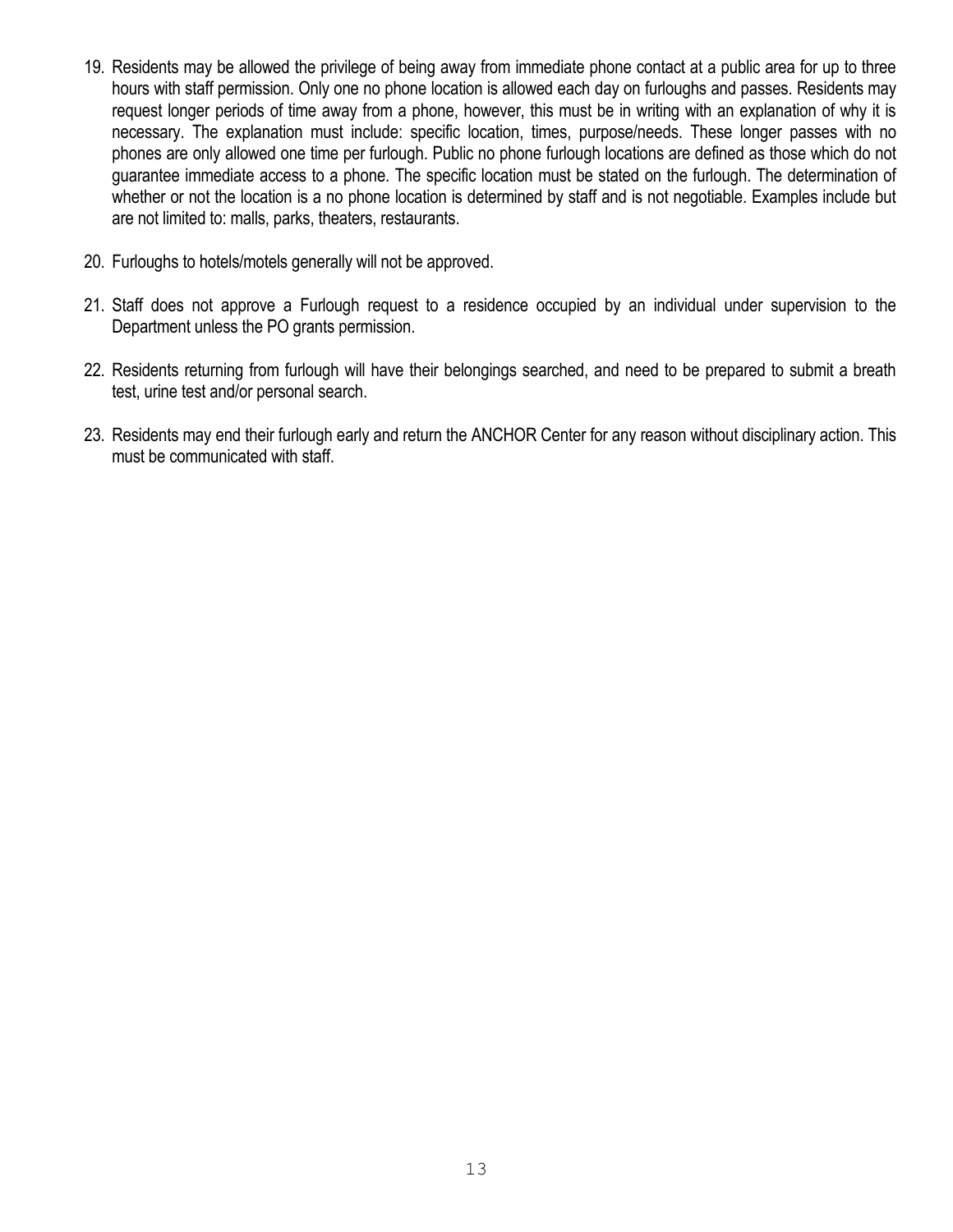#### **PASSES**

Passes are similar to furloughs, with the difference being that they are shorter in duration and limited to non-curfew hours. Passes are used to leave the facility for the purposes of: treatment, religious activities, appointments, work, meetings, shopping, activities, and recreation. Passes, like furloughs, are an earned privilege based on positive behavior. Passes need to be completed in kiosk 24 hours prior to departure, so that they may be reviewed, approved and/or denied. Permanent passes can be requested for on-going activities such as treatment groups, AA/NA meetings, etc. Passes need to include a specific address, phone number, and mode of transportation. Passes without a phone are available but are limited based on your level.

Passes include the following:

**Personal/Store pass**: This is limited to pre-approved locations and pre-established time limits. Some store passes will be with a staff based on the level.

**Three (3) hour pass:** This pass is earned based on level.

**Permanent Passes**: These passes are approved in advance by the PO. This would be utilized for on-going activities that occur on a regular basis, for example: treatment, education/school, AA/NA, religious activities/services etc.

#### **EMPLOYMENT**

Residents are expected to obtain employment as able. This will be determined by the PO. Once determined, expectations will be included in the case plan. Ability to work may change during the course of the residents stay at the ANCHOR Center. Basic employment guidelines include:

- 1. Hours of employment may not interfere with treatment schedules.
- 2. Unless you have a permanent work schedule, you are responsible for having your employer fill out a work schedule on a weekly basis.
- 3. Residents will job seek as approved by staff.
- 4. Residents will not be allowed to work for family members.
- 5. Residents will not be allowed to work for cash.
- 6. Job seeking areas will be approved by staff. Residents may only job seek in the approved areas at approved places of employment.
- 7. Residents may not shop, eat, hang out, or conduct any personal business while job seeking.
- 8. Residents must job seek alone.
- 9. Residents are expected to be appropriately dressed when job seeking.
- 10. Job seeking passes must be applied for and approved prior to job seeking. Job seekers must submit a list of job contacts for the next day for review and approval by staff.
- 11. The following are designated holidays for the purposes of curtailed job seeking activities: New Year's Eve, New Year's Day, Memorial Day, Independence Day, Labor Day, Thanksgiving Day, the day after Thanksgiving, Christmas Eve, Christmas Day.
- 12. Residents will provide a work schedule to staff as soon as they are notified of their upcoming work schedule. The work schedule needs to be employer generated. Residents are responsible for documenting their work hours correctly on a daily basis.
- 13. Paychecks along with paystubs must be turned in to staff so that it can be deposited into banking. You will need to turn in a copy of your paystubs once they become available. If your employer utilizes a pay card, you will need to turn in your pay card to staff once you receive it, so that your pay card can be processed into banking. Cashing your pay checks or utilizing your pay card is not allowed.
- 14. Residents may not quit their employment without prior approval from their PO. If you receive permission to quit your place of employment, you must give them two (2) weeks notice before quitting.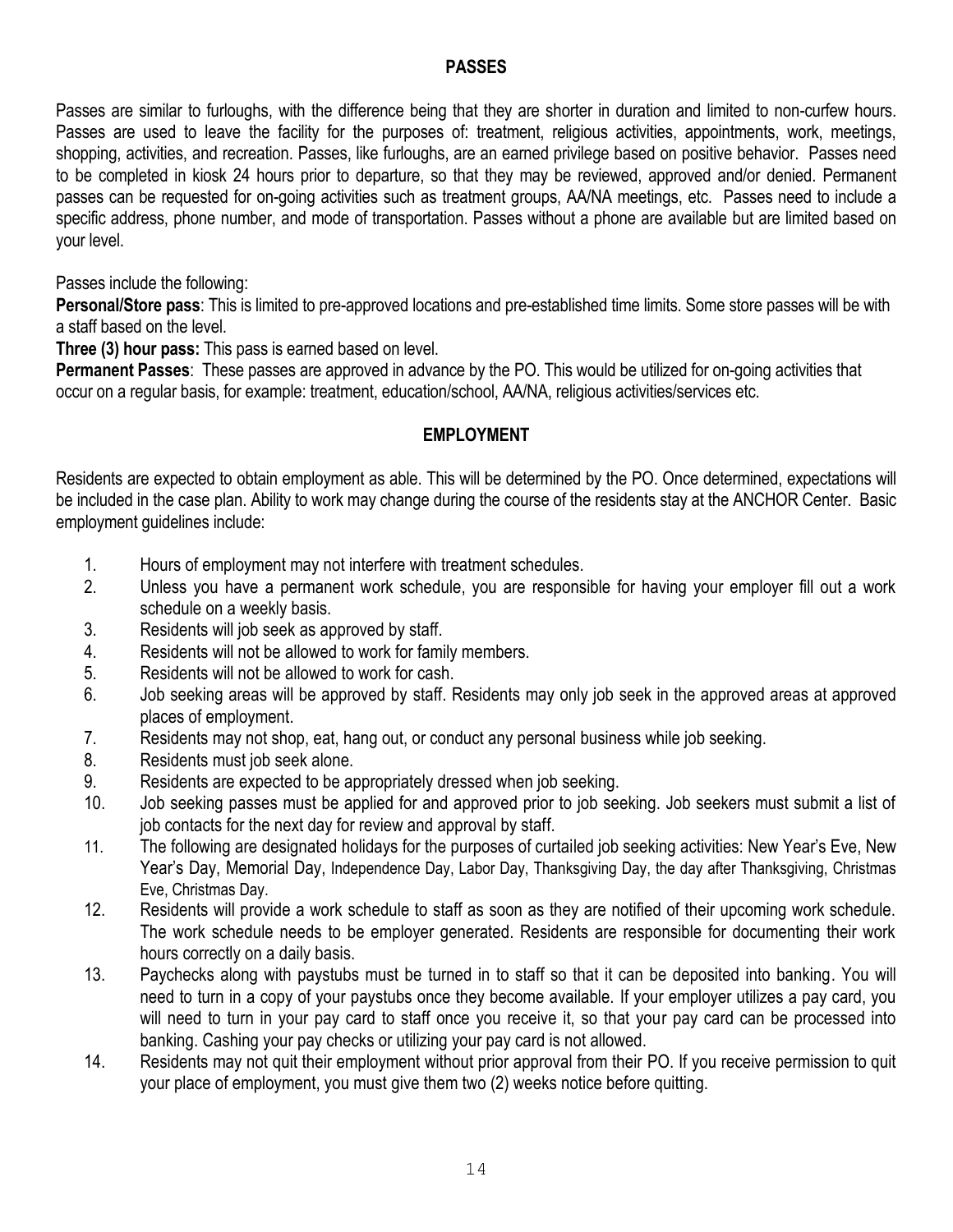#### **RESIDENT RULES**

While at the ANCHOR Center, residents shall obey all laws, applicable ordinances, and the following facility rules and regulations.

- 1. **Illegal behavior** When an offender plans, participates, assists, condones, or encourages others to violate a local, state or federal law, whether the offense is committed inside or outside the residential facility and whether the offense actually occurs.
- 2. **Verbal Abuse** When the offender subjects another person to abusive or defamatory, insolent, or disrespectful language or remarks whether written or oral, or abusive, defamatory, insolent, or disrespectful gestures.
- 3. **Threats/Intimidation** When the offender communicates a determination or intent to injure another person or to commit a crime of violence or an unlawful act dangerous to human life, and the probable consequence of such threat or threats (whether or not such consequence, in fact, occurs) is:
	- a. To place another person in fear of bodily injury; or
	- b. To cause damage to property; or
	- c. To take place in the future after released from confinement.
- 4. **Disobeying a Lawful Order/Directive** When an offender refuses to obey an order (written or verbal) given by a person in authority, which is reasonable in nature, or attempts to circumvent established procedures.
- 5. **False Statements** When the offender knowingly makes a false statement whether or not under oath or affirmation, including, but not limited to, dishonesty, deception, failure to disclose, cheating, etc.
- 6. **Unauthorized Possession/Exchange** When an offender has in possession on their person, in the offender's living area, locker, or immediate place of work or other program assignment, or receives from, or gives to another offender, any item delineated as unauthorized or contraband by district policy.
- 7. **Possession of Dangerous Contraband**  When the offender possesses, used, or has under their control or custody, an item defined as dangerous contraband by district policy.
- 8. **Possession of Drugs/Intoxicants** When an offender is in possession or has been in possession of any unauthorized drug or intoxicant. This includes synthetic substances. It further includes paraphernalia that is used in relationship to drug/intoxicant use, sale, positive urinalysis, or positive blood test. The offender must provide a testable sample within two (2) hours of the request. Failure to do so will constitute a violation of this rule. An offender may also be found to be in possession of a drug or intoxicant for which there is no readily available urinalysis testing if the offender displays symptoms or actions that are consistent with intoxication and/or fails any field sobriety tests administered by the residential staff or law enforcement personnel.
- 9. **Possession/Use of Alcohol** When an offender is in possession of, or has consumed alcohol or any product containing alcohol. This includes results from any manner of testing including but not limited to a positive breath, alcosensor test or an admission of use. Refusal to submit to a test for alcohol use shall constitute a violation of this rule. Offenders are not allowed to enter establishments where alcohol is served without prior staff permission.
- 10. **Abuse of Medication** When an offender fails to follow the prescription or package directions of any medications. An offender shall also be considered in violation of this rule when they give their medication to another person. Medication shall be turned in to staff per district policy.
- 11. **Escape** When an offender is absent from the residential facility without proper authorization for over two hours, or there is probable cause to believe the offender has taken flight or is involved in a criminal offense.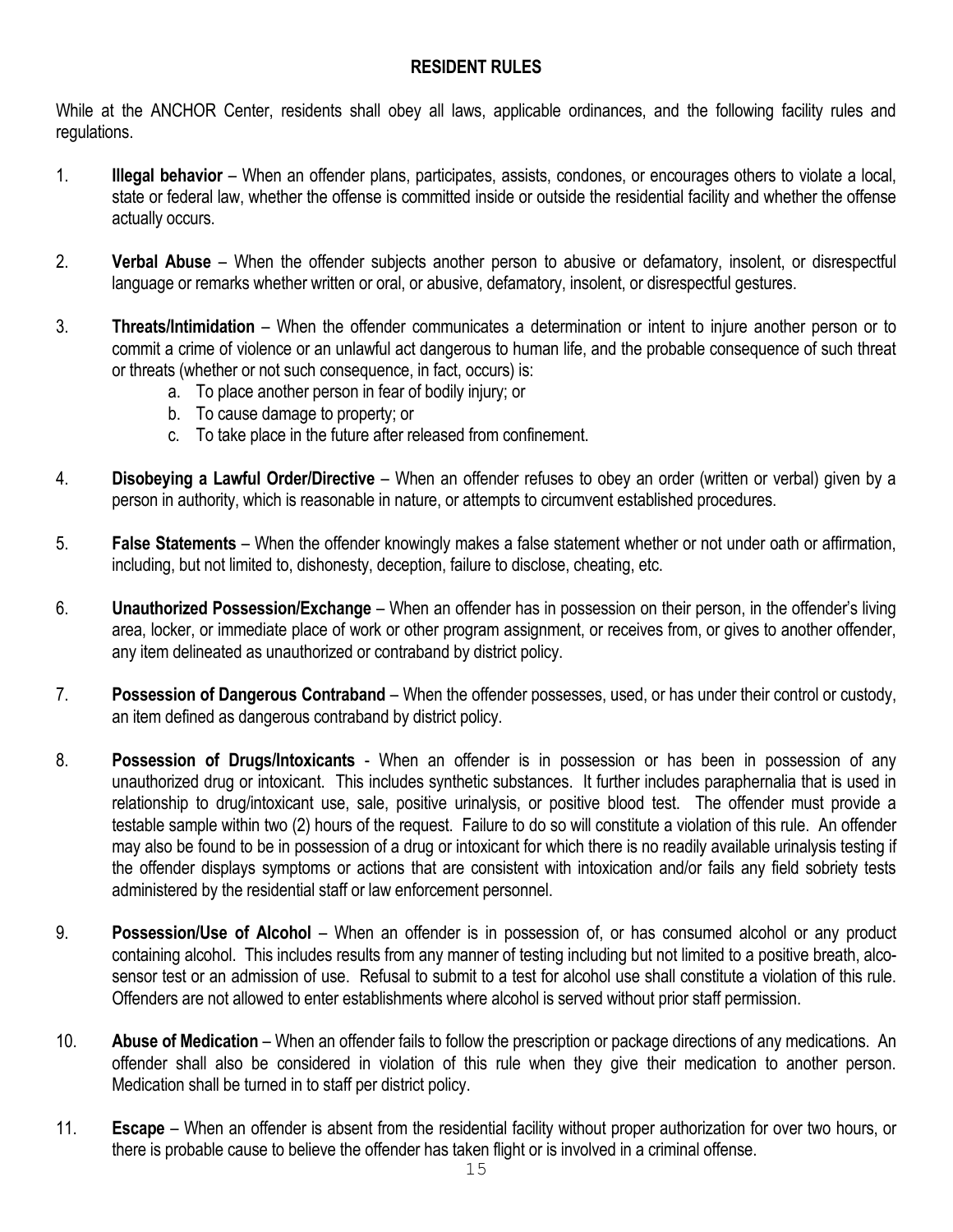- 12. **Out of Place of Assignment** When an offender is not at their designated place of assignment (residential facility, work place, treatment program, furlough, or other authorized leave) and/or fails to use the most direct route or method of transportation. Offenders are responsible for promptly notifying the residential facility staff of any proposed changes in their work schedule or furlough plan and must receive staff approval of all changes.
- 13. **Failing to Secure/Maintain Employment** When an offender fails to actively seek, secure and maintain full-time employment as approved by staff. When an offender jeopardizes employment, quits without staff approval, or is terminated from their job.
- 14. **Sexual Misconduct** When an offender proposes or engages in sexual contact with another person on residential facility property (or premises) or engages in sexual contact at any location with a person who is also a resident of a correctional residential facility. Indecent exposure also constitutes sexual misconduct. This includes, but is not limited to, offensive exposure of the genitals or pubic area in a manner to be seen by another person; gesture of a sexual nature to cause embarrassment or to be offensive to another person. Sexual misconduct may be written as well as verbal communication. Offenders are not allowed to have sexual contact with each other while participating in the program. This includes while on pass or furlough.
- 15. **Unauthorized Use of a Motor Vehicle** When an offender uses a motor vehicle as a means of transportation, whether as a driver or passenger, without staff permission.
- 16. **Unauthorized Possession of Money, Cashing Paycheck, Unauthorized Accounts, Debit Cards or Purchases** When an offender cashes a paycheck, fails to turn in all moneys to staff, obtains a checking account, savings account, credit card, charge account, debit card, pay in advance or any payroll deductions for personal use without staff approval or control. Offenders are also in violation when they make purchases, or incur debts, without staff approval. All money shall be turned in to residential facility staff and all expenditures must be done through the residential facility budgeting process and with prior staff approval.
- 17. **Theft** When an offender takes possession or control of the property of another, or property in the possession of another, with the intent to deprive the rightful owner of the use or benefit of the property.
- 18. **Bartering/Selling Goods** When an offender barters, loans, gives, accepts, sells or buys things of value, enters into financial agreements or contracts, engages in a business, including, but not limited to, clothing, personal items, furnishings, etc., transfers or attempts to transfer or accepts transfer of funds from one offender to another offender; or agrees to perform or receive services or gifts, for anything of value without staff approval.
- 19. **Gambling/Debts, etc.** When an offender plays any game for things of value or wagers anything on the outcome of an event or game; or incurs an unauthorized debt (i.e. cash advances, work debts, etc.).
- 20. **Safety/Sanitation Violation** When an offender engages in any practice contrary to written or verbal safety instruction; or is unsanitary/untidy in their personal hygiene, living quarters, common areas of the residential facility, or smokes in an unauthorized area.
- 21. **Failure to Comply with Special Conditions or Participate in Treatment** When an offender fails to be involved in a required educational or treatment program, which shall include failure to follow through with any special condition imposed by staff or to fully participate in treatment or educational activities. This includes failure to comply with a case plan.
- 22. **Tampering with Locks or Security Items** When an offender locks, unlocks or alters a locking device, fire alarm system, or security item without authorization. This includes any unauthorized possession of a key or key pattern and electronic monitoring devices.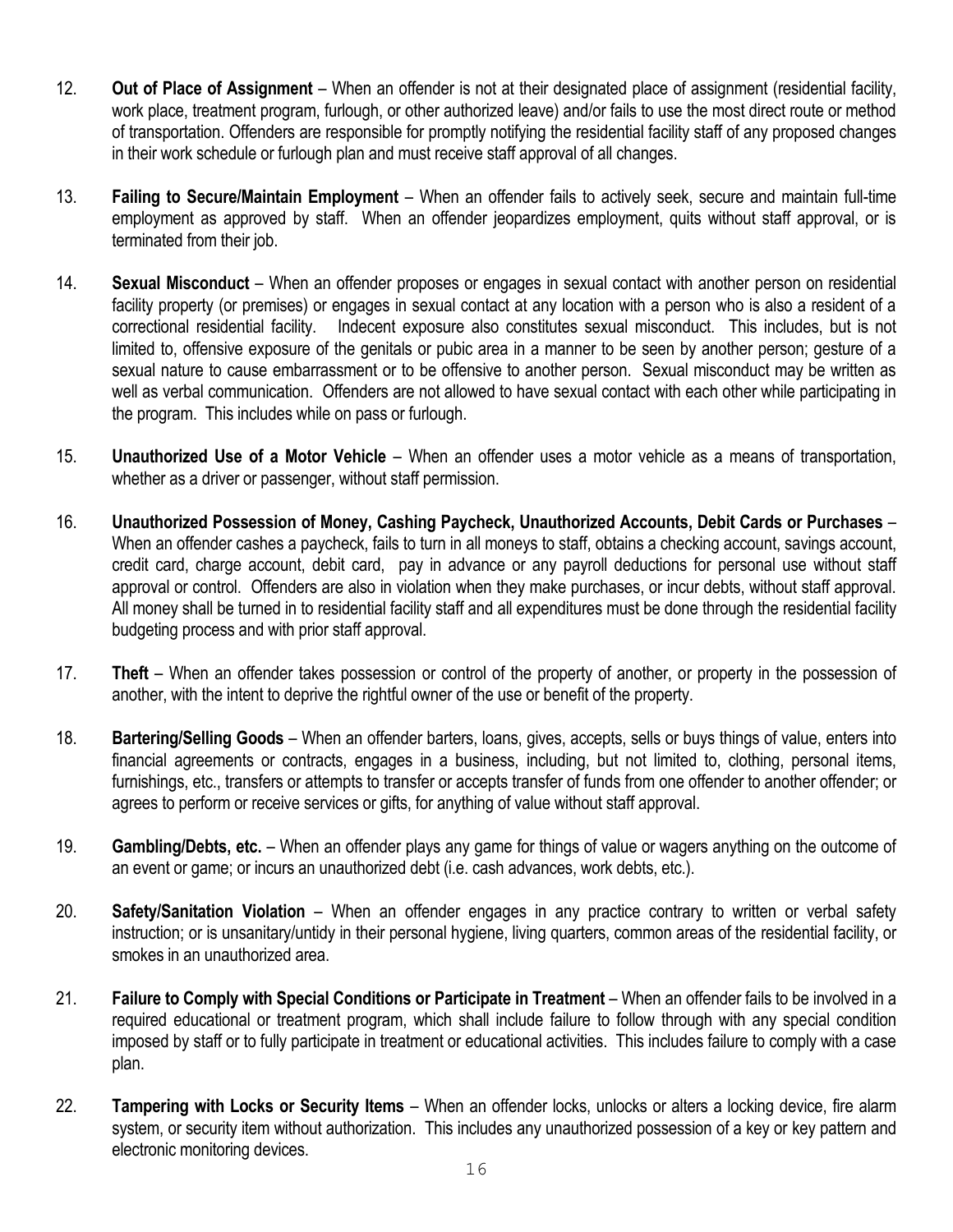- 23. **Damage to Property** When an offender intentionally or negligently causes damage to property of another person, or of the state, such as tampering with electronic, electronic monitoring devices, mechanical, or plumbing devices or fixtures. This also includes damage to property resulting from other misconduct (i.e. fighting, horseplay, theft, disruptive conduct, etc.).
- 24. **Fighting** When an offender engages in a physical altercation including the exchange of blows, shoves, kicks, offensive physical contact, or, if horse playing, the physical contact need not be in anger.
- 25. **Assault** When an offender intentionally causes or threatens to cause injury to another person or applies any physical force or offensive substance (such as feces, urine, saliva, mucous, or any other item) against any person regardless of whether injury occurs, to include sexual assault.
- 26. **Violation of a Condition of Leave or Furlough** When an offender fails to comply with any condition of a leave or furlough from the residential facility.
- 27. **Unauthorized Group/Gang Conduct** When an offender displays or promotes involvement in an unauthorized group/gang through any of the following means: writing, words, physical appearance, and hand signs, symbols, and photographs, possession of group/gang-related materials or association with others known to be affiliated with an unauthorized group/gang.
- 28. **Obstructive/Disruptive Conduct** When an offender interferes with staff duties, or conducts themselves in a manner that disrupts or interferes with the secure and orderly running of the residential facility.
- 29. **Habitual Minor Offender**  When an offender is repeatedly found in violation of non-major violations. The number and types of offenses, and prescribed time frames may be reflected in district policy.
- 30. **Attempt or Complicity** When an offender attempts to commit any of the listed offenses or is involved with others who are committing or attempting to commit any of the listed offenses.
- The following are considered **MEDIUM RULE VIOLATIONS**; circumstances and special exceptions allow staff to determine otherwise:
- 31. Not have contact with other persons incarcerated, or on correctional supervision via correspondence, phone or in person without staff approval.
- 32. Make staff aware of visitors and see that visitors remain in authorized areas.

#### **DISCIPLINE**

When a staff member sees that a resident has violated an ANCHOR Center rule, disciplinary action is taken.

Discipline (Sanctions) will be based on a number of factors to include: type of violation (Major or Minor), past history of violations, nature and circumstances of the violation.

Sanctions for violations will vary from verbal reprimand, loss of privileges, written report, restrictions, for minor violations to incarceration for major violations. For Minor, informal, violations the staff will provide written documentation of the violation and notice will be given to the resident. The notice will advise the resident of the behavior that was in violation of the rules and the sanction.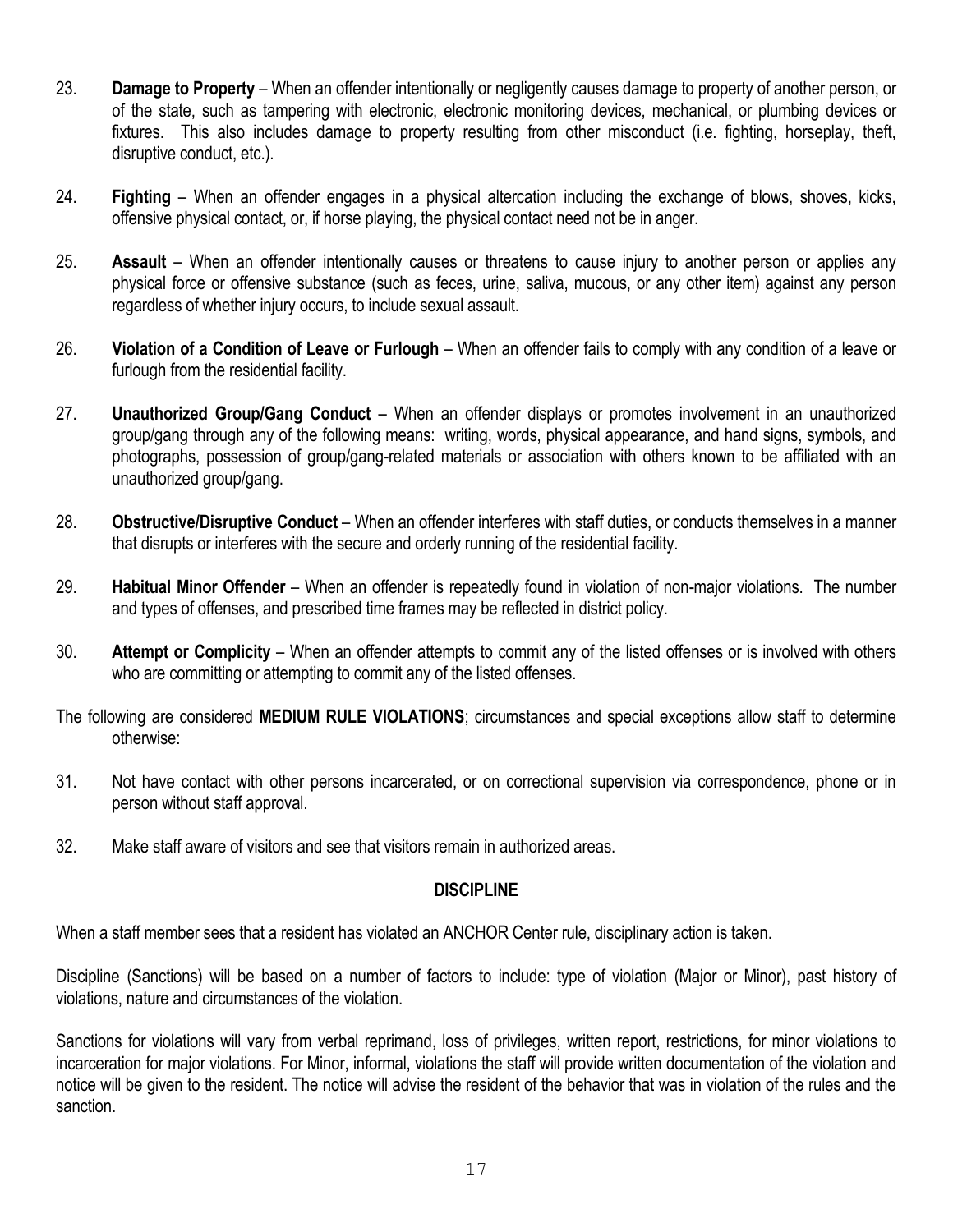Major violations will result in the filing of a formal disciplinary report. Staff will notify the resident of the alleged violation in writing within 24 hours of the report being written. If immediate notification is not possible because the resident is absent from the facility the resident will receive notice as soon as the resident is available. The resident is served with a notification that describes the alleged violations. The resident may waive the 24 hour notice in writing. The resident will be notified of the hearing date and time at least 24 hours prior to the scheduled hearing. The resident may waive their right to be at the hearing in writing. By waiving the right to be present at the hearing the resident is also waiving their right to appeal. Hearings will be conducted within 7 days of the resident receiving notice.

Staff not directly involved in the allegations of the disciplinary report will conduct an investigation which includes obtaining information from the accused resident. Residents are entitled to an impartial hearing to assure fundamental fairness. The hearing process involves the resident and two (2) staff who are not involved the alleged violations. Residents may not be represented by legal counsel at the hearing, but may receive the assistance of staff if it is determined the resident requires assistance in the process. Witnesses can be called if they can provide pertinent information regarding the alleged violations. Residents must identify witnesses at the time of the investigation. Verified witness statements may be substituted for witness presence. The hearing committee may refuse an interview with any witness or disregard a witness statement based on relevance, or where disruption of the hearing is anticipated. At the hearing the alleged violations are read and rules violated cited. All information and evidence is reviewed. Staff determines the outcome based upon the information and evidence provided. If found guilty of violation(s) sanctions are imposed, if found not guilty the incident is deactivated from the record.

#### **APPEAL**

If a resident disagrees with the disciplinary procedure, the disciplinary decision, or the sanctions imposed, and they attended the hearing, he/she may submit an appeal, which is a written account of the action appealed, the reasons for the appeal, and the corrective action sought. Staff will supply an appeal form upon request. Sanctions are in effect during the appeal process. The resident must submit the appeal to the staff within twenty-four hours after receiving the disciplinary sanctions; failure to do so will make the appeal invalid. Management of the facility will respond in writing within seven (7) working days of the receipt of the appeal. If more time is required, notice and explanation will be provided to resident.

#### **GRIEVANCE**

A grievance is defined as real or perceived wrong regarded as cause for complaint and is not disciplinary related. Any resident may use the grievance procedure any program related situation without fear of prejudice. Attempts at informal resolution of the problems are encouraged before a written grievance is pursued. Resident follows the following procedure:

- 1. Submit the grievance in writing within 24 hours of the incident. The grievance will contain the name of the party being grieved, the date of the action being grieved, a summary of the situation and the corrective action being sought.
- 2. The written document is turned in to the staff. Staff will submit it to a supervisor for review and response.
- 3. Residential Supervisor responds in within 10 working days by affirming, modifying, or denying.
- 4. A resident who does not pursue a grievance within the appropriate time frames is considered to have terminated the grievance process.
- 5. Any conditions/sanctions imposed during the grievance process remain in effect during the grievance process.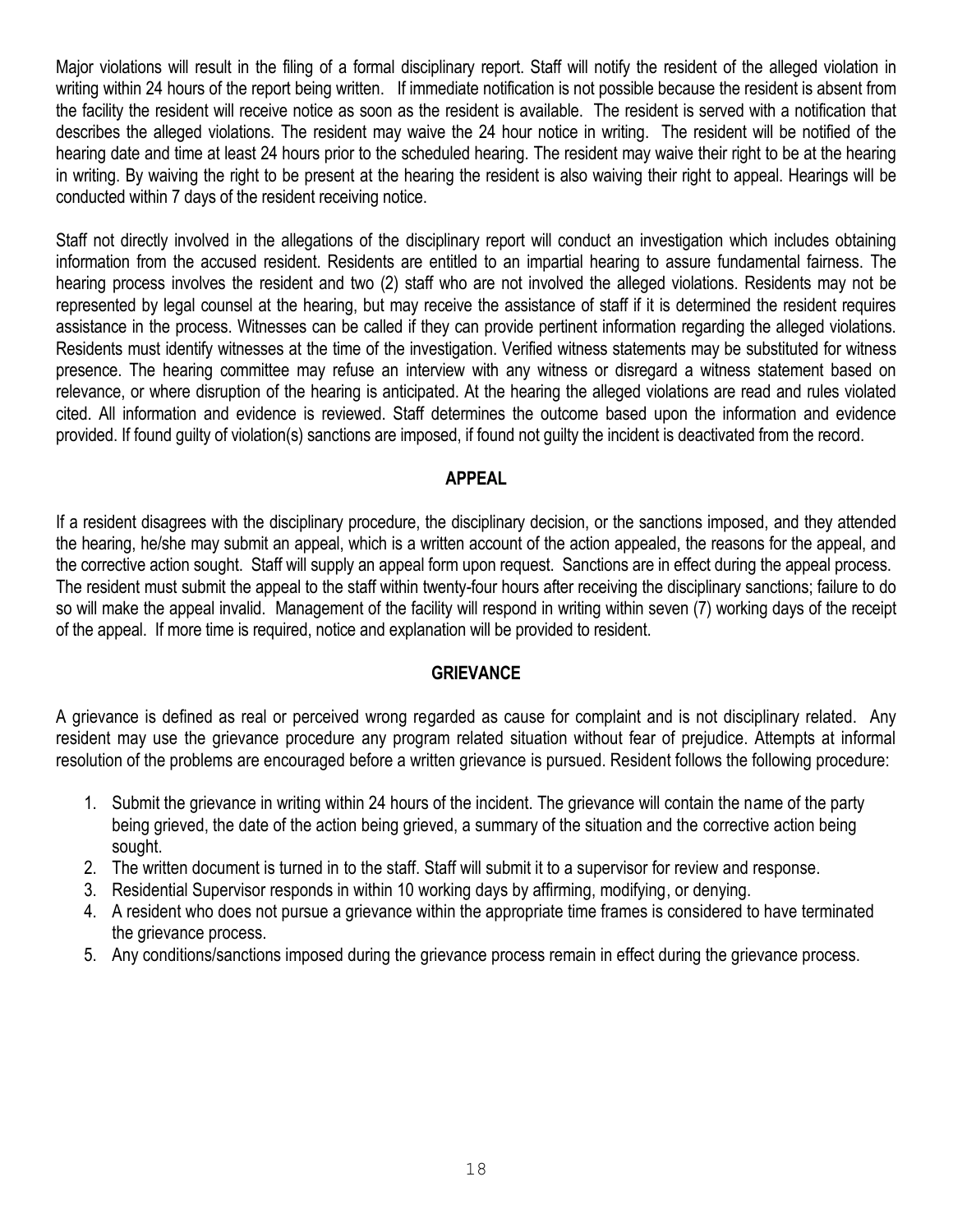#### **PREA**

The Sixth Judicial District Department of Correctional Services has a zero-tolerance policy toward all forms of sexual abuse and sexual harassment. You have the right to be free from sexual abuse and sexual harassment and to be free from retaliation for reporting such incidents.

REPORTING SEXUAL MISCONDUCT Sexual misconduct by staff is prohibited, but it must be reported before action can be taken. Third parties to offenders may report sexual abuse and/or sexual harassment by contacting any staff member, filing a verbal or written report, or assisting an offender with a report. To make sure that sexual misconduct is reported, the Iowa Department of Corrections has several ways for offenders to report confidentially. Offenders or third parties may use the reporting method with which they are most comfortable:

•Tell a staff member you are comfortable discussing the matter with.

As a part of their job, staff is required to report any allegation,

ensure offender safety, and maintain confidentiality.

• Send a letter to:

District Director Bruce Vander Sanden 951 29th Avenue SW Cedar Rapids, IA 52404

- Use the facility grievance process.
- Sixth Judicial District PREA Hotline: 319- 297-3532
- www.iowacbc.org (click on Prison Rape Elimination Act)
- Email: 6th.PREA@iowa.gov
- Send a letter to:

Iowa Ombudsman Office Ola Babcock Miller Building 1112 E. Grand Avenue Des Moines, IA 50319 1-888-426-6283 (toll free) or 515-281-3592

• Riverview Center

info@riverviewcenter.org 1-888-557-0310

• Rape Victim Advocacy Program (RVAP) 1-800-228-1625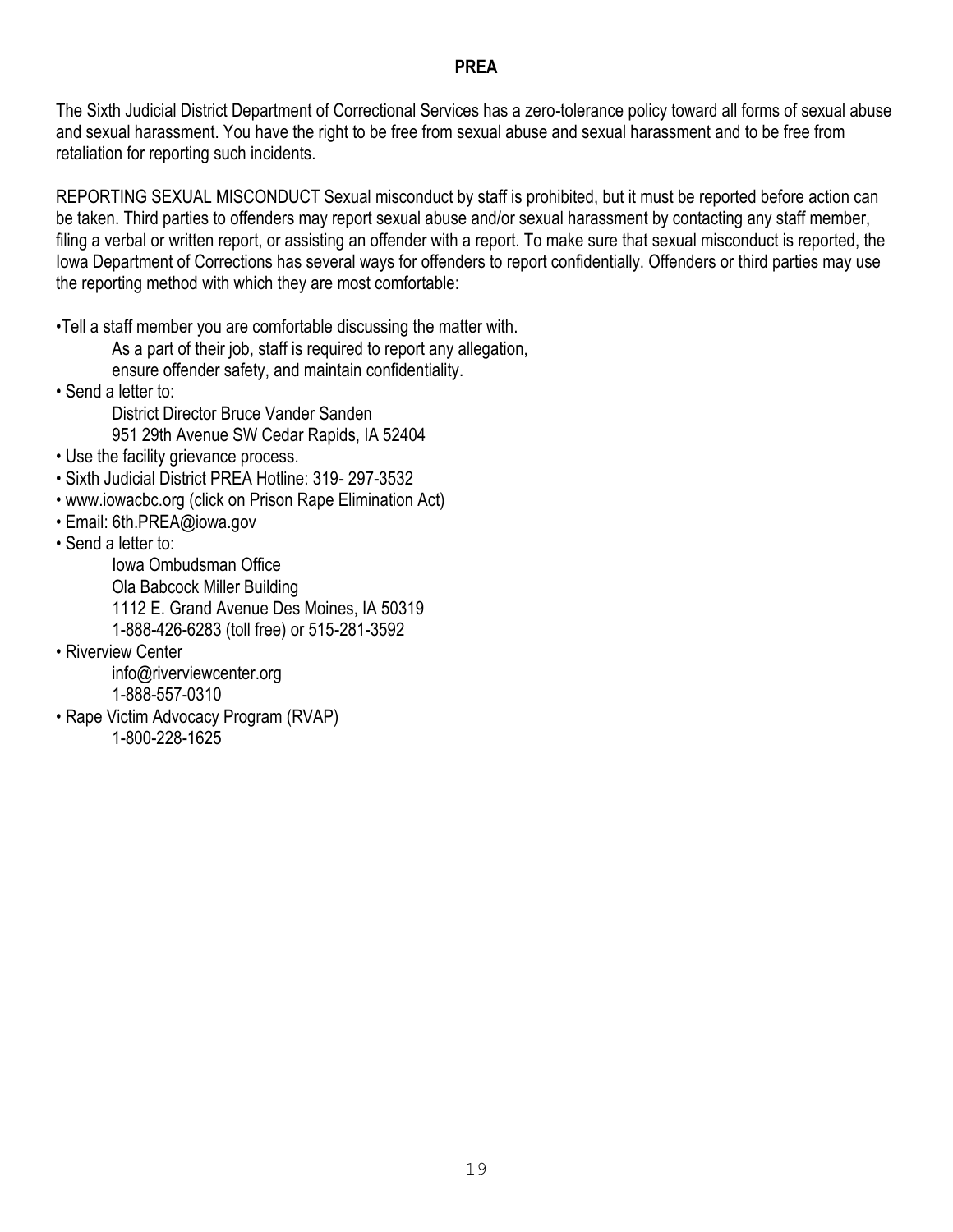#### **LEVELS**

#### **Overview:**

Residents in the facility will actively participate in the levels system. This allows for a measurable assessment of progress toward meeting program expectations and goals. Resident progress through levels is individualized and is based on sustained effort each resident displays toward rehabilitation. Progress is measured based on individual needs and abilities. There are minimum time frames for each level that represent the shortest time to complete. The length of time needed to complete any given level will vary for each Resident.

#### **Level 1: Preparing**

*Anticipated Duration: 10 days* 

#### **Required Steps for Advancement:**

- Learn and follow the rules of facility.
- Free of major rule violation for 10 days.
- Complete house chores in order to maintain facility and room cleanliness.
- Participate in development of case plan.
- Attend all facility appointments with PO, clinicians, and other staff.
- Complete all required assessments (employment, medical, mental health, substance use, etc.) as assigned by PO.
- Initiate insurance coverage and change addresses as it relates to benefits (insurance, social security, DHS, etc.).
- Discuss preliminary discharge plan.
- Proactively address health needs, including taking all medications as prescribed.
- Attend all required group sessions as assigned by PO, which includes in-house or community programming.

#### **Privileges:**

- PO approved passes.
- Furloughs, and designated holidays, up to 6 hours, with PO approval.

#### **Level 2: Developing**

*Anticipated Duration: 3 weeks*

#### **Required Steps for Advancement:**

- Follow facility rules and complete house chores including room cleanliness.
- Demonstrate progress toward case plan goals.
- Obtain suitable employment, as approved by employment specialist or PO.
- Once employed, maintain employment of 72 hours bi-weekly.
- Complete initial budget with PO.
- Attend and appropriately participate in groups as required.
- Complete assignments as required.
- Proactively address health needs, including taking all medications as prescribed.
- Attend individual appointments as required, both within the facility and the community.
- Attend, at minimum, one workshop opportunity.
- Participate in, at minimum, one community service event.
- Attend all community meetings, unless approved to be out of the building by staff.
- Free of formal discipline for 14 days.
- Make timely payments on court obligations, supervision fee, and facility rent consistent with PO approved budget to extent possible.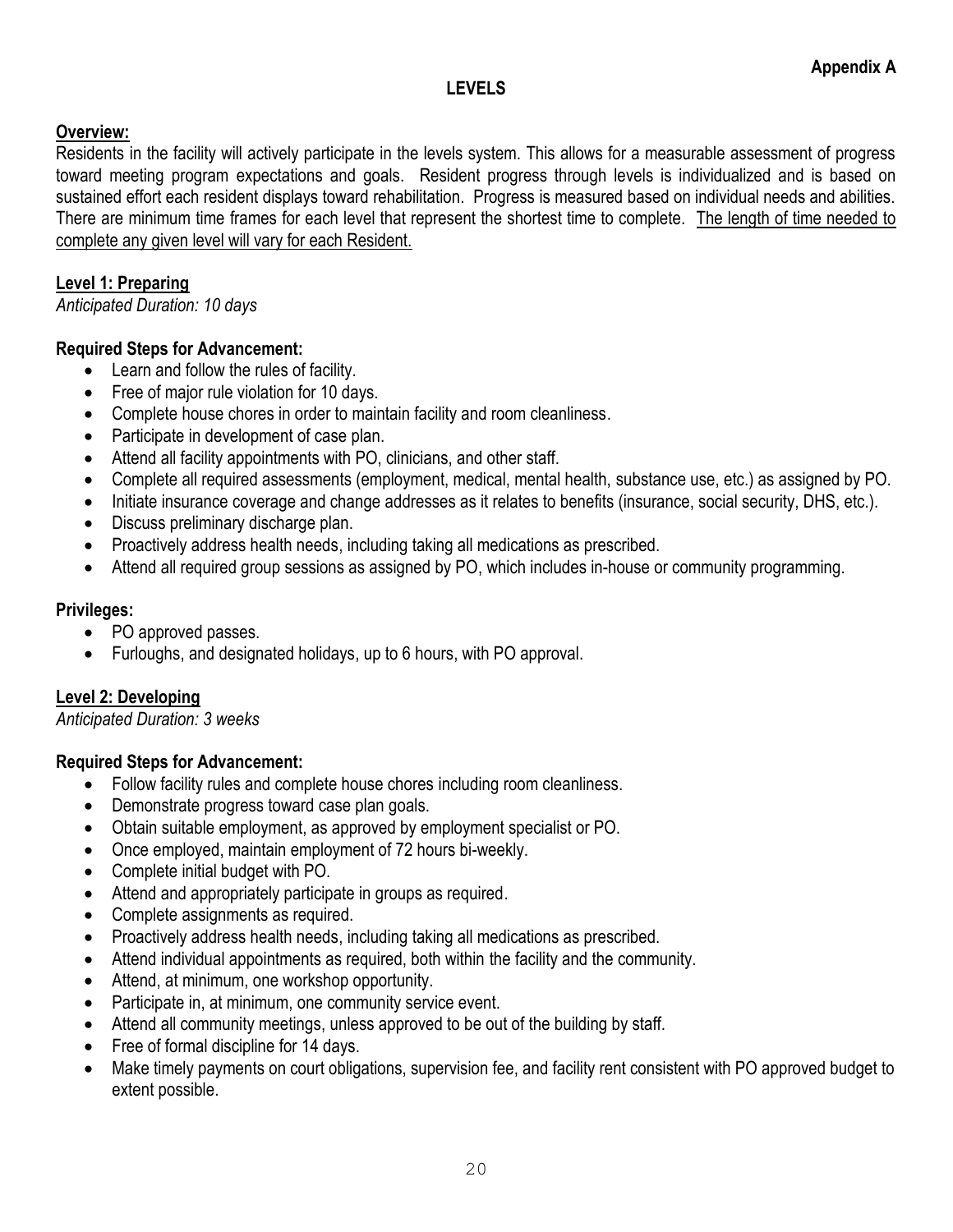#### **Privileges:**

- Up to one 12 hour furlough per week, during non-curfew hours.
- Up to 2 store passes per week, at designated locations.
- Earn up to one 3 hour pass for each week of demonstrated growth (progress on case plans, report free, etc.).

#### **Level 3: Progressing**

*Anticipated Duration: 4 weeks*

#### **Required Steps for Advancement:**

- Follow facility rules and complete house chores including room cleanliness.
- Demonstrate progress toward case plan goals.
- Complete, at minimum, one meaningful case plan goal as identified in collaboration with PO.
- Demonstrate stability by maintaining 72 hours, of approved employment, bi-weekly.
- Actively develop prosocial support systems.
- Proactively address health needs, including taking all medications as prescribed.
- Obtain a therapist within the community, if deemed appropriate.
- Attend individual appointments as required, both within the facility and the community.
- Appropriately contribute to group process and demonstrate application of new skills from group.
- Update discharge plan.
- Complete assignments as required.
- Attend, at minimum, one in-house workshop.
- Attend one approved community educational event or support group.
- Participate in, at minimum, one community service event.
- Attend all community meetings, unless approved to be out of the building by staff.
- Free of formal discipline for 14 days.
- Make timely payments on court obligations, supervision fee, and facility rent consistent with PO approved budget.

#### **Privileges:**

- Up to one successful 24 hour furlough.
- Up to one 48 hour furlough per week AFTER having successfully completed a 24 hour furlough.
- Up to 2 store passes per week at, designated locations.
- Earn up to two 3 hour passes for each week of demonstrated growth (progress on case plans, report free, etc.).

#### **Level 4: Prevailing**

*Anticipated Duration: 6 weeks*

#### **Required Steps for Advancement:**

- Follow facility rules and complete house chores including room cleanliness.
- Completion, at minimum, one meaningful case plan goal as identified in collaboration with PO.
- Reliably schedule, manage, and attend all community and facility based appointments.
- Demonstrate improved connection with prosocial support systems.
- Demonstrate continued stability in approved employment.
- Appropriately contribute to group process and demonstrate application of new skills from group.
- Proactively address health needs, including taking all medications as prescribed.
- Update and finalize discharge plan; plan is approved and ready for immediate implementation.
- Complete assignments as required.
- Attend, at minimum, two workshop opportunities (may include one external group opportunity).
- Participate, at minimum, one community service event.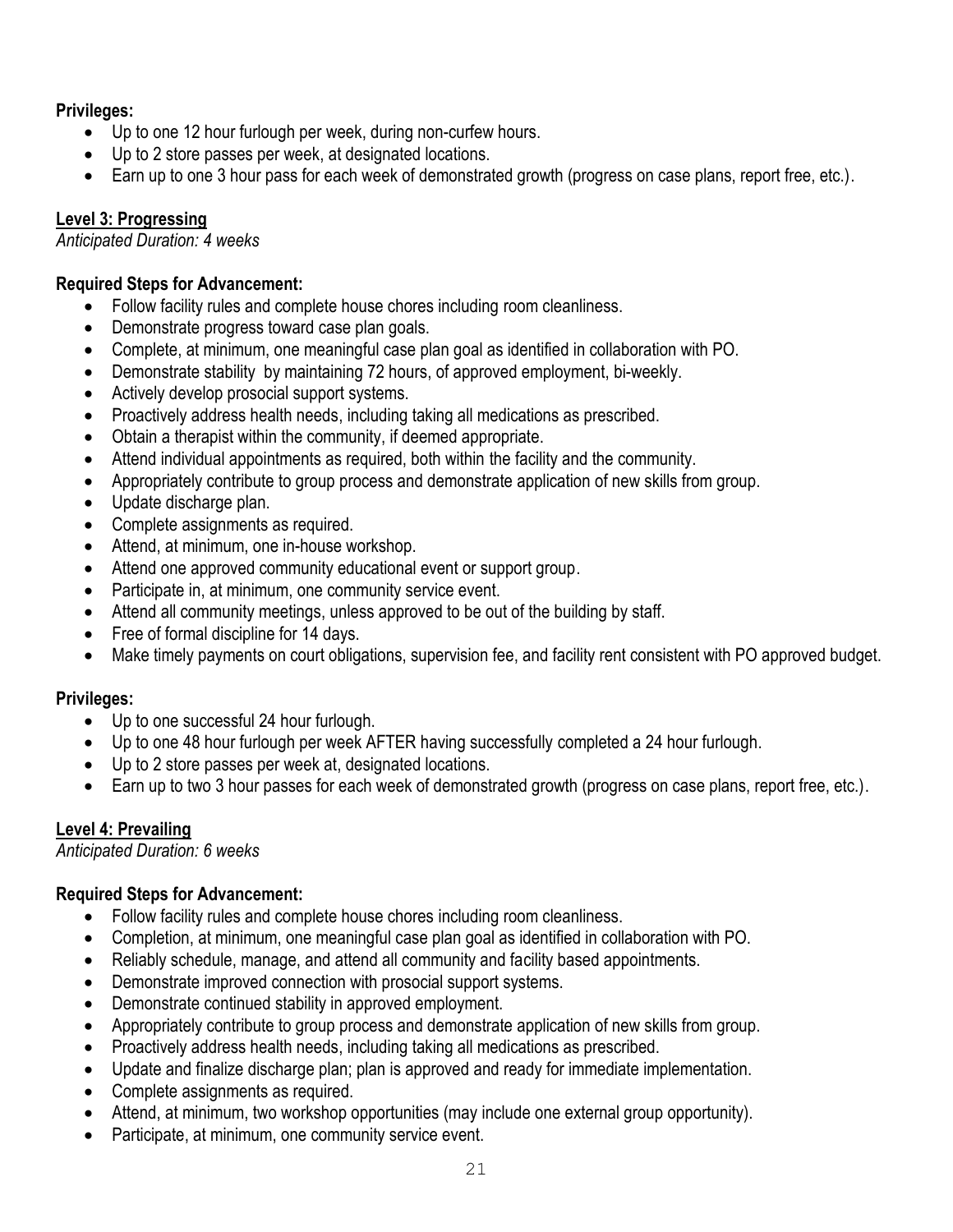- Attend all community meetings unless approved to be out of the building by staff.
- Free of formal discipline for 14 days.
- Make timely payments on court obligations, supervision fee, and facility rent consistent with PO approved budget.
- Initiate process for community benefits such as: food stamps, WIC, Social Security etc.

#### **Privileges:**

- Up to one 72 hour furlough per week.
- Up to 2 store passes per week.
- Earn up to three 3 hour passes for each week of demonstrated growth (progress on case plans, report free, etc.).

#### **Level 5: Thriving (Probation/Parole Clients Only)**

*Anticipated Duration: 4 weeks*

#### **Required Steps for Advancement (Discharge):**

- Continue to reliably schedule, manage, and attend **all** community and facility based appointments, including therapeutic, support, and other meetings important to long term success.
- Continue to meet with PO on time as scheduled.
- Continue to demonstrate engagement with prosocial support systems.
- Continue to address health needs in proactive way via collaboration with providers and reliably taking all medications as prescribed.
- Demonstrate continued stability in approved employment.
- Demonstrate self-sufficiency by following discharge plan as agreed upon.
- Appropriately contribute to group process and demonstrate application of new skills from group.
- Update and finalize discharge plan; plan is approved and ready for immediate implementation.
- Complete assignments as required.
- Free from formal discipline.
- Meet all financial obligations, including payments on court obligations, supervision fee, and facility rent consistent with PO approved budget; as well as pay rent, utilities, and other bills in community in timely manner.
- Call facility with all movements as instructed and answer curfew calls.

#### **Privileges:**

 $\bullet$  Independent living in the community.

Level advancements must be applied for and submitted prior to curfew on Sunday for review by your PO. Should your PO have any questions or feedback they will return the level request so the resident can provide responses and clarification prior to the levels meeting. Level advancement is applied for by using the Application for Level Advancement Form.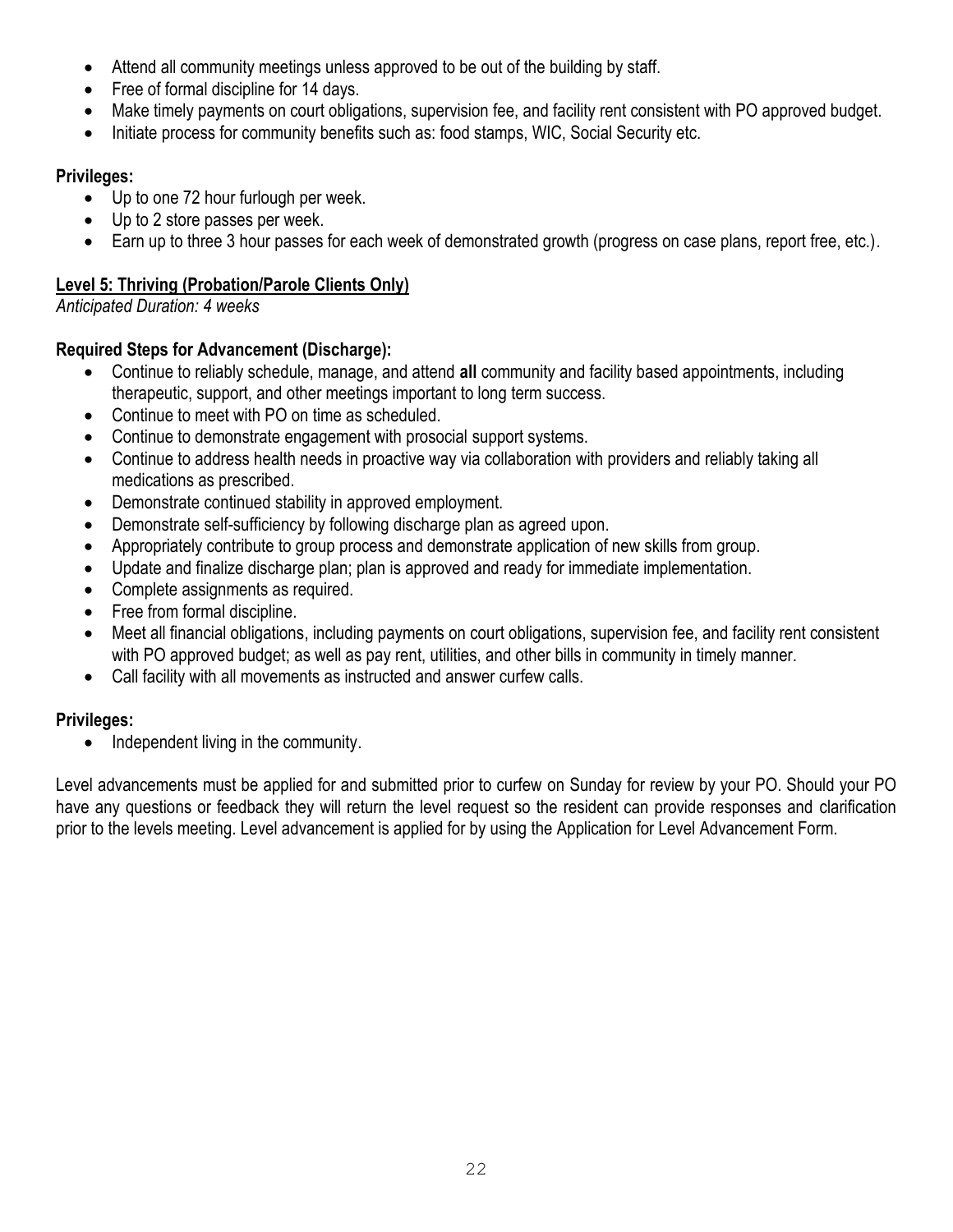#### **EVACUATION PLAN AND EMERGENCY PROCEDURES**

Residents will receive specific instructions from staff when evacuation of the building is necessary or when a natural disaster is possible or imminent. Evacuation plans are posted throughout the building and also shown on page 24 (Appendix B). Every attempt shall be made during emergencies for an accurate head count. At the end of the particular emergency an immediate head count shall be taken to account for all residents and staff present at the facility. If any residents are unaccounted for, staff will inform Fire Rescue personnel of the missing person(s). In case of a fire drill, staff will search the building to assure all residents have participated in the drill.